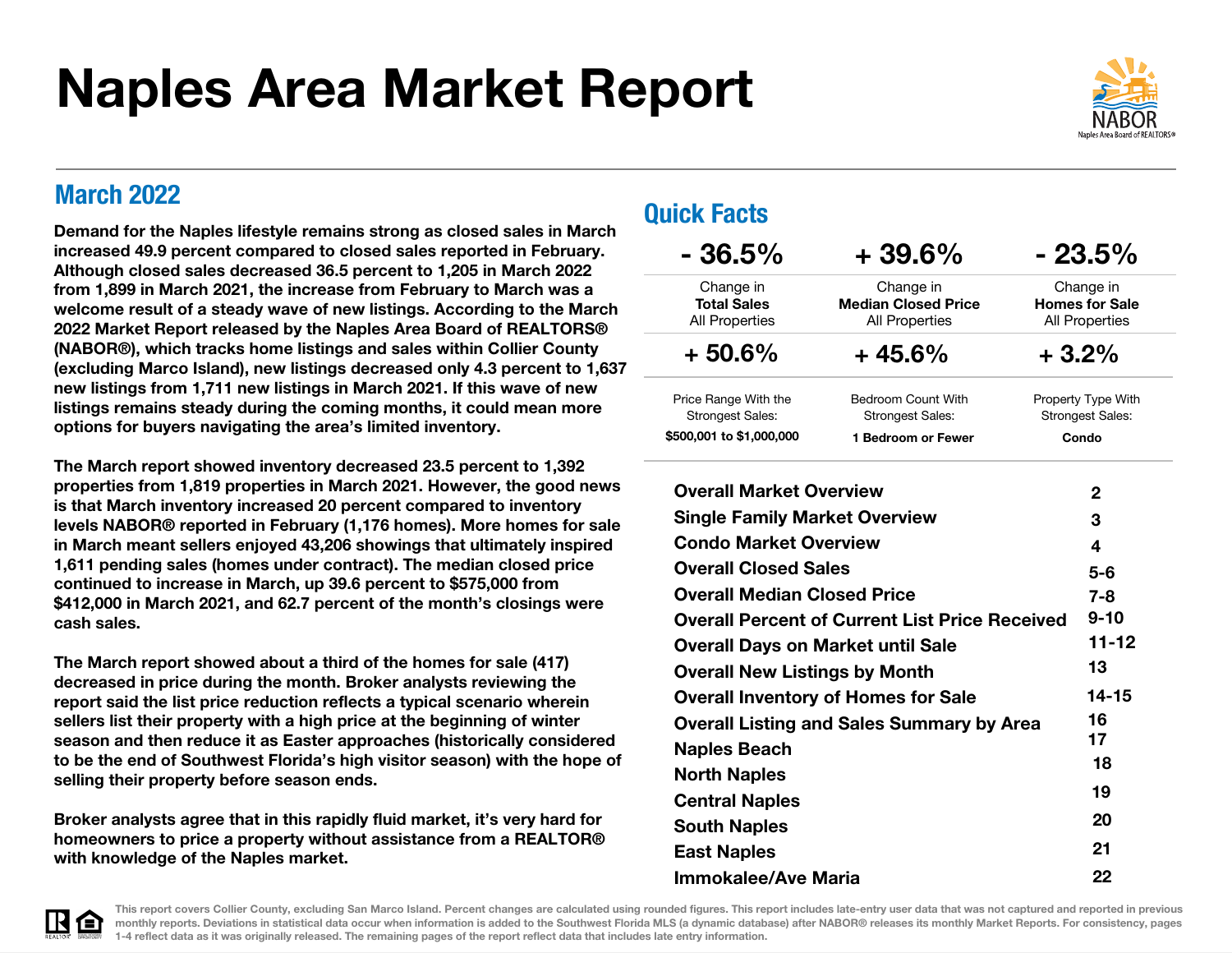## Overall Market Overview

Key metrics by report month and for year-to-date (YTD) starting from the first of the year.



| <b>Key Metrics</b>                    | <b>Historical Sparkbars</b>                                        | 3-2021    | 3-2022      | % Change | <b>YTD 2021</b> | <b>YTD 2022</b> | % Change |
|---------------------------------------|--------------------------------------------------------------------|-----------|-------------|----------|-----------------|-----------------|----------|
| <b>New Listings</b>                   | $3 - 2021$<br>$9 - 2020$<br>$9 - 2021$<br>$3 - 2020$<br>$3 - 2022$ | 1,711     | 1,637       | $-4.3%$  | 4,830           | 4,215           | $-12.7%$ |
| <b>Total Sales</b>                    | $9 - 2020$<br>$3 - 2021$<br>$9 - 2021$<br>$3 - 2020$<br>$3 - 2022$ | 1,899     | 1,205       | $-36.5%$ | 4,364           | 2,854           | $-34.6%$ |
| Days on Market Until Sale             | $3 - 2021$<br>$9 - 2021$<br>$3 - 2020$<br>$9 - 2020$<br>$3 - 2022$ | 67        | 22          | $-67.2%$ | 72              | 23              | $-68.1%$ |
| <b>Median Closed Price</b>            | $3 - 2021$<br>$9 - 2021$<br>$3 - 2020$<br>$9 - 2020$<br>$3 - 2022$ | \$412,000 | \$575,000   | $+39.6%$ | \$404,500       | \$555,000       | $+37.2%$ |
| <b>Average Closed Price</b>           | $3 - 2021$<br>$9 - 2021$<br>$3 - 2020$<br>$9 - 2020$<br>$3 - 2022$ | \$841,483 | \$1,027,613 | $+22.1%$ | \$809,893       | \$993,672       | $+22.7%$ |
| <b>Percent of List Price Received</b> | $3 - 2020$<br>$9 - 2020$<br>$3 - 2021$<br>$9 - 2021$<br>$3 - 2022$ | 97.6%     | 101.0%      | $+3.5%$  | 97.1%           | 100.6%          | $+3.6%$  |
| <b>Pending Listings</b>               | $3 - 2021$<br>$3 - 2020$<br>$9 - 2020$<br>$9 - 2021$<br>$3 - 2022$ | 2,469     | 1,611       | $-34.8%$ | 6,978           | 4,464           | $-36.0%$ |
| <b>Inventory of Homes for Sale</b>    | $3 - 2021$<br>$9 - 2021$<br>$3 - 2020$<br>$9 - 2020$<br>$3 - 2022$ | 1,819     | 1,392       | $-23.5%$ |                 |                 |          |
| <b>Months Supply of Inventory</b>     | $3 - 2021$<br>$9 - 2021$<br>$3 - 2020$<br>$9 - 2020$<br>$3 - 2022$ | 3.1       | $1.2$       | $-61.3%$ |                 |                 |          |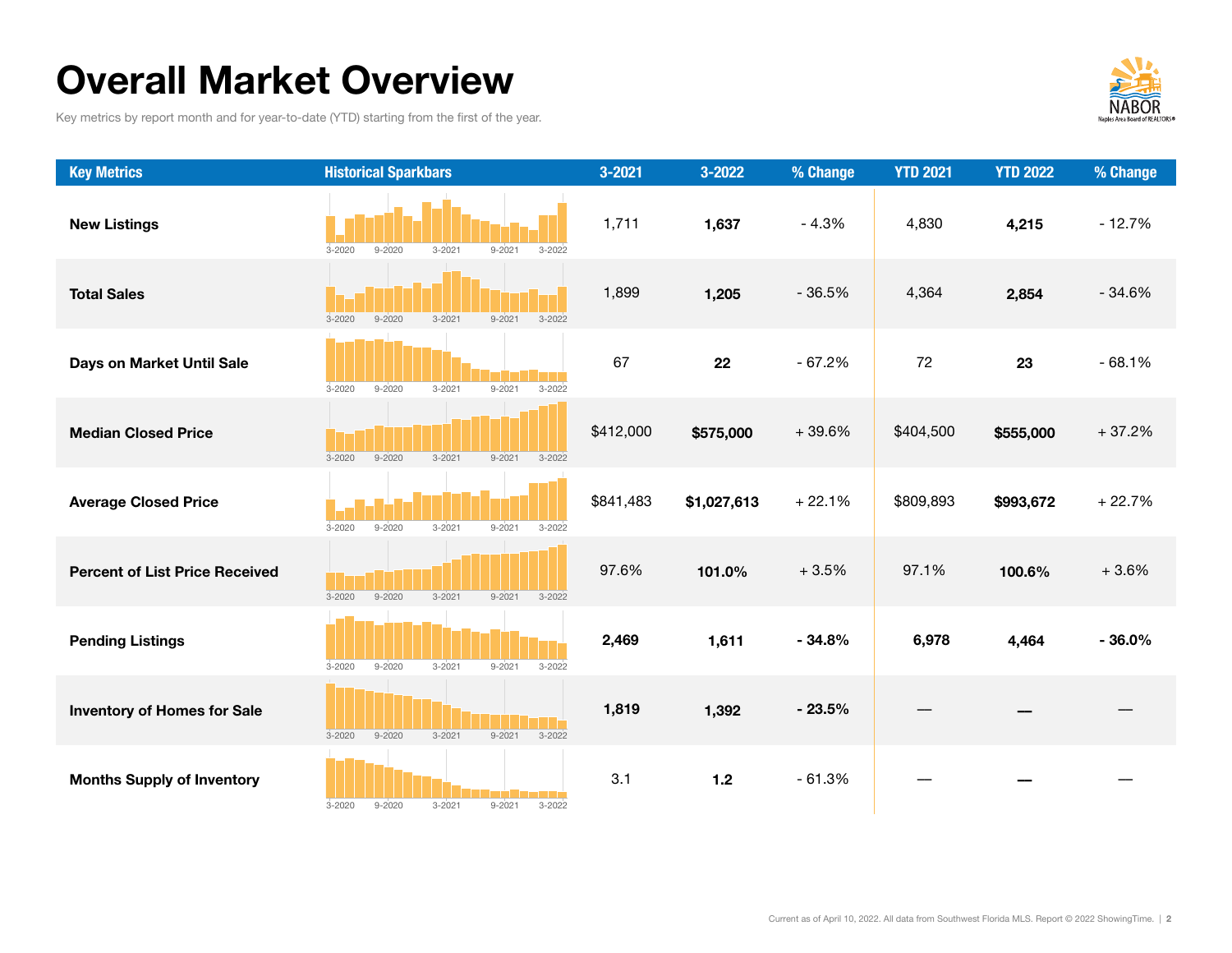# Single Family Market Overview

Key metrics by report month and for year-to-date (YTD) starting from the first of the year. Single Family properties only.



| <b>Key Metrics</b>                    | <b>Historical Sparkbars</b>                                        | 3-2021      | 3-2022      | % Change | <b>YTD 2021</b> | <b>YTD 2022</b> | % Change |
|---------------------------------------|--------------------------------------------------------------------|-------------|-------------|----------|-----------------|-----------------|----------|
| <b>New Listings</b>                   | $3 - 2021$<br>$3 - 2020$<br>$9 - 2020$<br>$9 - 2021$<br>$3 - 2022$ | 833         | 798         | $-4.2%$  | 2,348           | 2,077           | $-11.5%$ |
| <b>Total Sales</b>                    | $3 - 2020$<br>$9 - 2020$<br>$3 - 2021$<br>$9 - 2021$<br>$3 - 2022$ | 858         | 598         | $-30.3%$ | 1,954           | 1,438           | $-26.4%$ |
| Days on Market Until Sale             | $9 - 2020$<br>$3 - 2021$<br>$9 - 2021$<br>$3 - 2022$<br>$3 - 2020$ | 62          | 31          | $-50.0%$ | 67              | 30              | $-55.2%$ |
| <b>Median Closed Price</b>            | $3 - 2021$<br>$3 - 2020$<br>$9 - 2020$<br>$9 - 2021$<br>$3 - 2022$ | \$581,030   | \$745,000   | $+28.2%$ | \$550,000       | \$689,247       | $+25.3%$ |
| <b>Average Closed Price</b>           | $3 - 2021$<br>$3 - 2020$<br>$9 - 2020$<br>$9 - 2021$<br>$3 - 2022$ | \$1,214,317 | \$1,345,922 | $+10.8%$ | \$1,165,964     | \$1,258,611     | $+7.9%$  |
| <b>Percent of List Price Received</b> | $9 - 2020$<br>$3 - 2020$<br>$3 - 2021$<br>$9 - 2021$<br>$3 - 2022$ | 98.0%       | 99.9%       | $+1.9%$  | 97.5%           | 99.7%           | $+2.3%$  |
| <b>Pending Lisings</b>                | $3 - 2020$<br>$9 - 2020$<br>$3 - 2021$<br>$9 - 2021$<br>$3 - 2022$ | 1,131       | 751         | $-33.6%$ | 3,187           | 2,164           | $-32.1%$ |
| <b>Inventory of Homes for Sale</b>    | $3 - 2021$<br>$3 - 2020$<br>$9 - 2020$<br>$9 - 2021$<br>$3 - 2022$ | 889         | 827         | $-8.0%$  |                 |                 |          |
| <b>Months Supply of Inventory</b>     | $3 - 2020$<br>$9 - 2020$<br>$3 - 2021$<br>$9 - 2021$<br>$3 - 2022$ | 3.1         | $1.5$       | $-51.6%$ |                 |                 |          |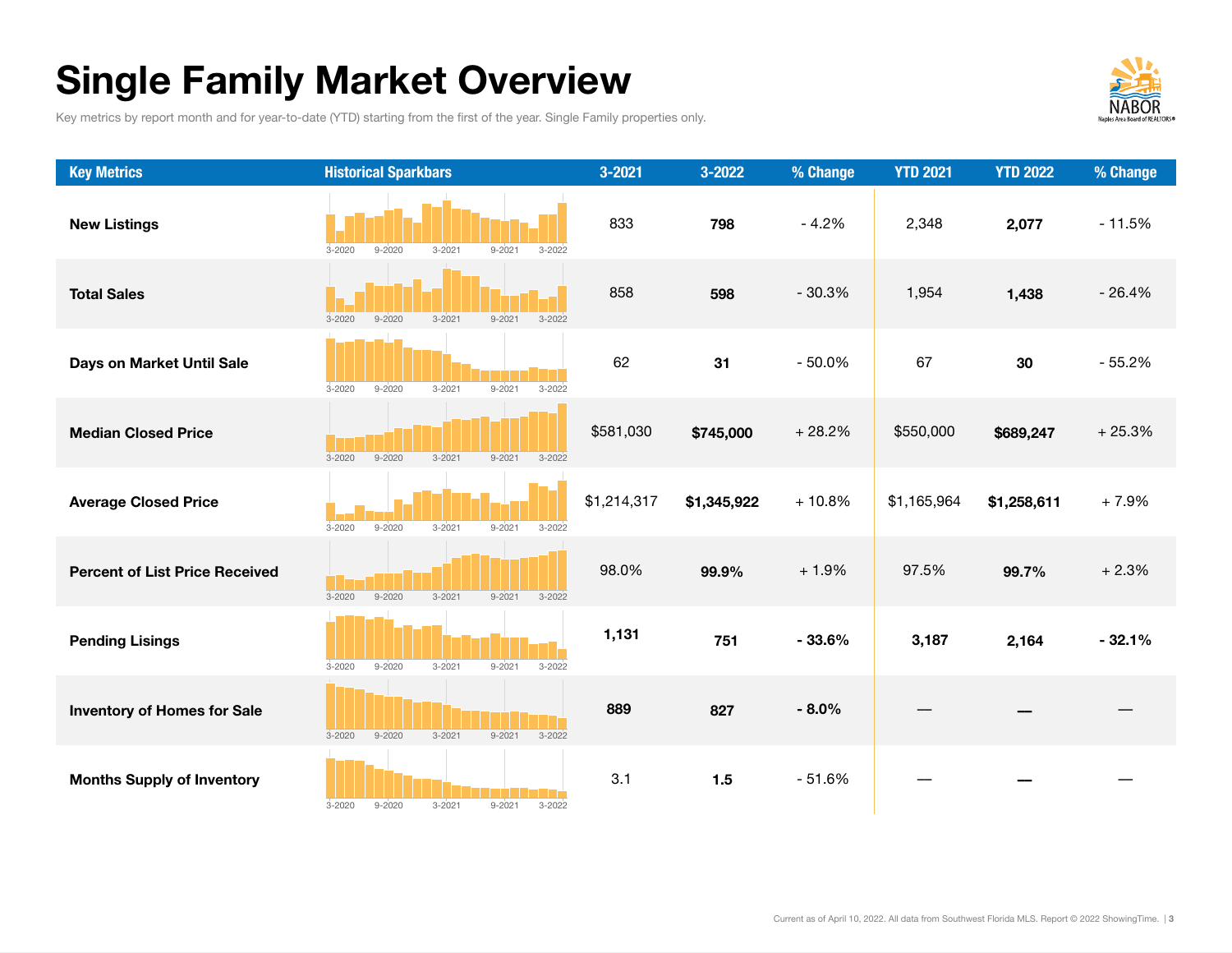# Condo Market Overview

Key metrics by report month and for year-to-date (YTD) starting from the first of the year. Condo properties only.



| <b>Key Metrics</b>                    | <b>Historical Sparkbars</b>                                        | 3-2021    | 3-2022    | % Change | <b>YTD 2021</b> | <b>YTD 2022</b> | % Change |
|---------------------------------------|--------------------------------------------------------------------|-----------|-----------|----------|-----------------|-----------------|----------|
| <b>New Listings</b>                   | $9 - 2020$<br>$3 - 2021$<br>$9 - 2021$<br>$3 - 2020$<br>$3 - 2022$ | 878       | 839       | $-4.4%$  | 2,482           | 2,138           | $-13.9%$ |
| <b>Total Sales</b>                    | $3 - 2021$<br>$3 - 2020$<br>$9 - 2020$<br>$9 - 2021$<br>$3 - 2022$ | 1,041     | 607       | $-41.7%$ | 2,410           | 1,416           | $-41.2%$ |
| Days on Market Until Sale             | $3 - 2020$<br>$9 - 2020$<br>$3 - 2021$<br>$9 - 2021$<br>$3 - 2022$ | 70        | 13        | $-81.4%$ | 76              | 16              | $-78.9%$ |
| <b>Median Closed Price</b>            | $9 - 2020$<br>$3 - 2021$<br>$9 - 2021$<br>$3 - 2020$<br>$3 - 2022$ | \$310,000 | \$465,000 | $+50.0%$ | \$300,000       | \$440,000       | $+46.7%$ |
| <b>Average Closed Price</b>           | $9 - 2020$<br>$3 - 2021$<br>$9 - 2021$<br>$3 - 2020$<br>$3 - 2022$ | \$534,191 | \$714,024 | $+33.7%$ | \$521,194       | \$724,800       | $+39.1%$ |
| <b>Percent of List Price Received</b> | $9 - 2020$<br>$3 - 2021$<br>$3 - 2020$<br>$9 - 2021$<br>$3 - 2022$ | 97.3%     | 102.1%    | $+4.9%$  | 96.8%           | 101.6%          | $+5.0%$  |
| <b>Pending Listings</b>               | $9 - 2020$<br>$3 - 2021$<br>$3 - 2020$<br>$9 - 2021$<br>$3 - 2022$ | 1,338     | 860       | $-35.7%$ | 3,791           | 2,300           | $-32.3%$ |
| <b>Inventory of Homes for Sale</b>    | $9 - 2020$<br>$3 - 2021$<br>$9 - 2021$<br>$3 - 2022$<br>$3 - 2020$ | 930       | 565       | $-39.2%$ |                 |                 |          |
| <b>Months Supply of Inventory</b>     | $9 - 2020$<br>$3 - 2021$<br>$9 - 2021$<br>$3 - 2020$<br>$3 - 2022$ | 3.2       | 0.9       | $-71.9%$ |                 |                 |          |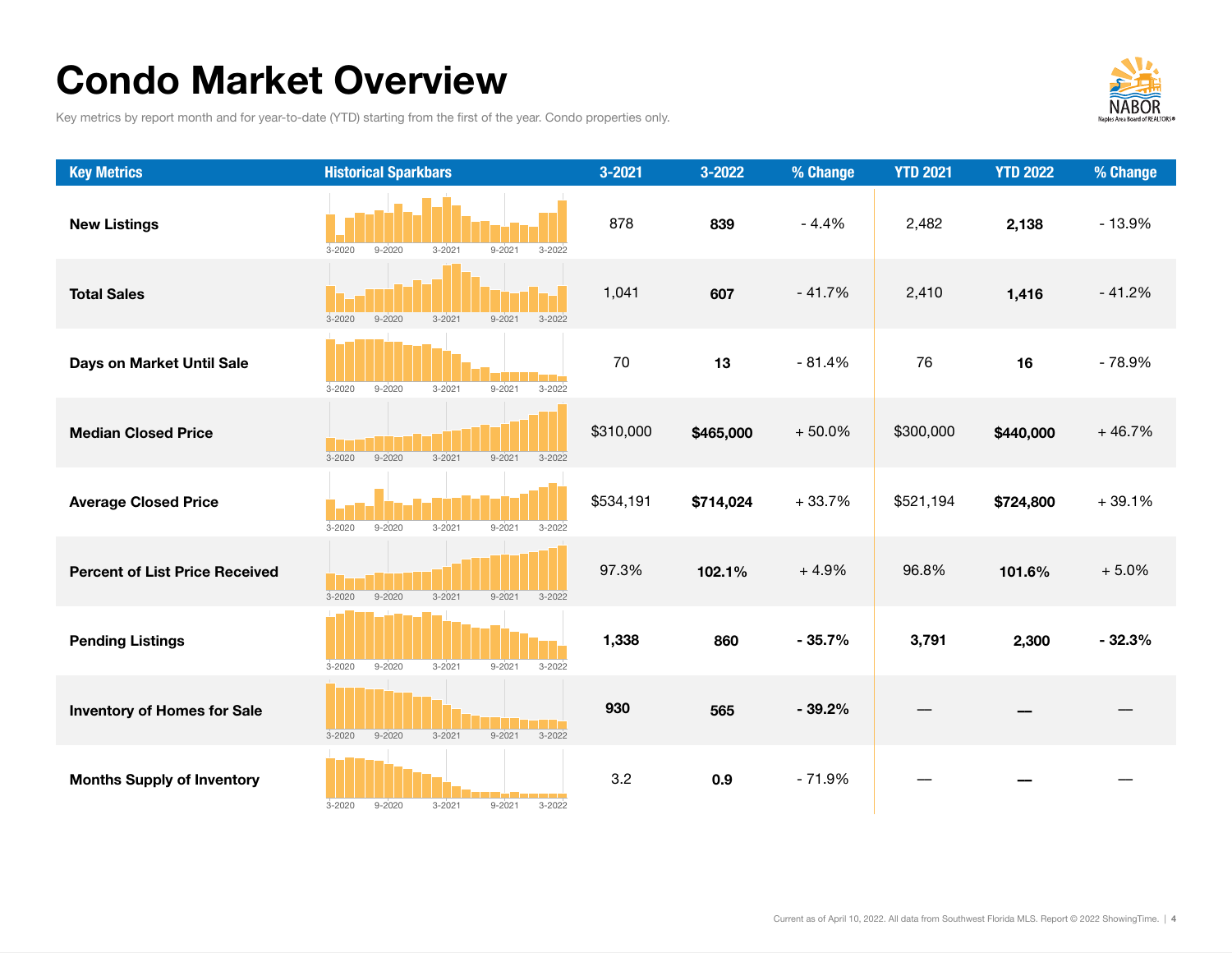## Overall Closed Sales

A count of the actual sales that closed in a given month.





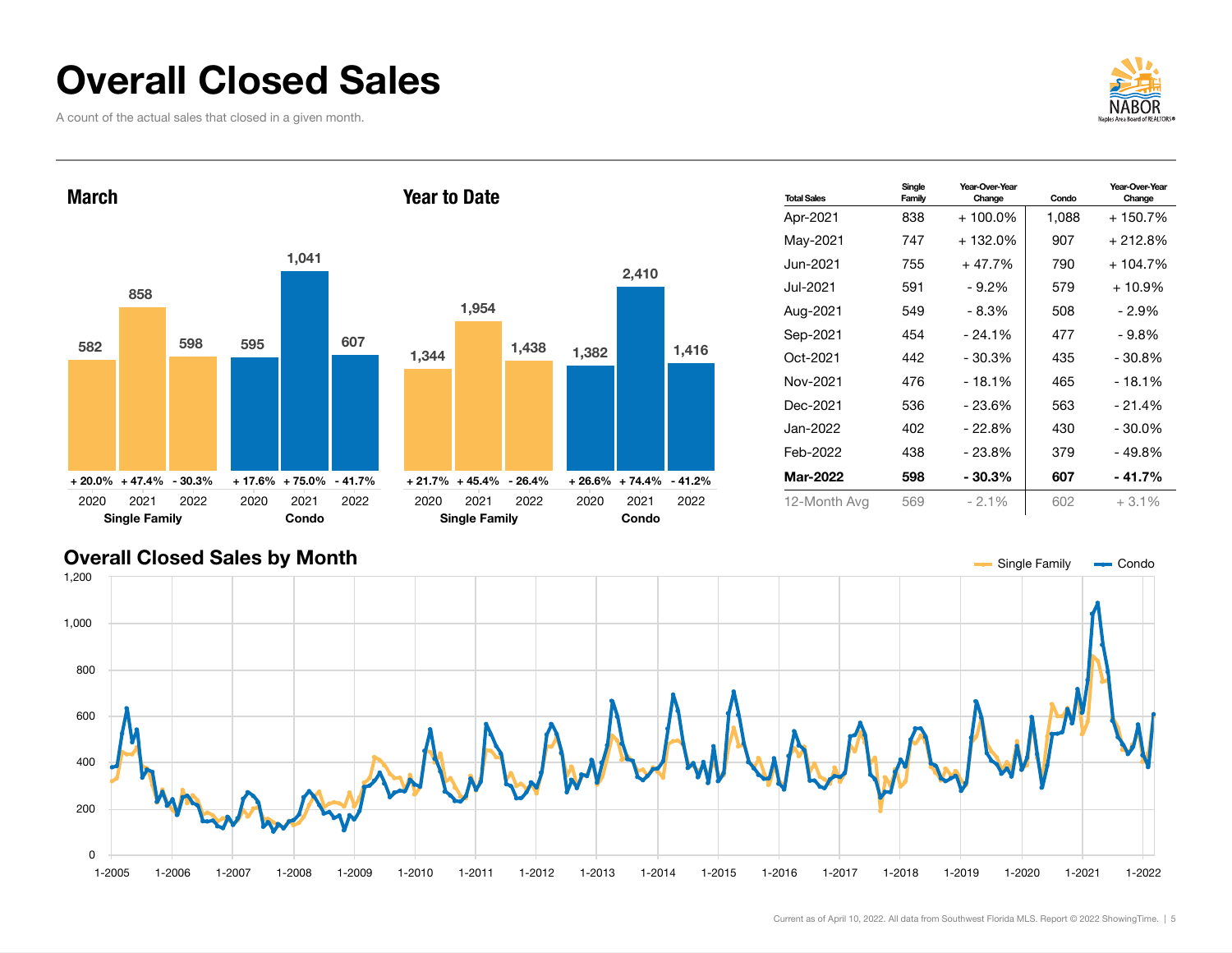# Overall Closed Sales by Price Range

A count of the actual sales that closed in a given month. **Based on a rolling 12-month total.** 





#### By Bedroom Count 3-2021 3-2022





By Property Type 3-2021 3-2022

#### All Properties Single Family Condo

| , , , , , , , , , , , , , , , |            |            |               |            | <b>URING LURING</b> |               | ------     |        |               |  |  |
|-------------------------------|------------|------------|---------------|------------|---------------------|---------------|------------|--------|---------------|--|--|
| <b>By Price Range</b>         | $3 - 2021$ | $3 - 2022$ | <b>Change</b> | $3 - 2021$ | $3 - 2022$          | <b>Change</b> | $3 - 2021$ | 3-2022 | <b>Change</b> |  |  |
| \$300,000 and Below           | 4.718      | 3,026      | $-35.9%$      | 950        | 475                 | - 50.0%       | 3768       | 2551   | $-32.3%$      |  |  |
| \$300,001 to \$500,000        | 4.349      | 4,339      | $-0.2\%$      | 2,669      | 1,871               | - 29.9%       | 1680       | 2468   | $+46.9%$      |  |  |
| \$500,001 to \$1,000,000      | 2.772      | 4,176      | $+50.6%$      | .943       | 2,808               | + 44.5%       | 829        | 1368   | $+65.0%$      |  |  |
| \$1,000,001 to \$2,000,000    | 1.219      | .490,      | $+22.2%$      | 742        | 951                 | $+28.2%$      | 477        | 539    | $+13.0\%$     |  |  |
| \$2,000,001 and Above         | 920        | 1,023      | $+11.2%$      | 667        | 721                 | $+8.1%$       | 253        | 302    | $+19.4%$      |  |  |
| <b>All Price Ranges</b>       | 13,978     | 14.054     | $+0.5%$       | 6,971      | 6,826               | $-2.1%$       | 7,007      | 7,228  | $+3.2%$       |  |  |

| <b>By Bedroom Count</b>       | $3 - 2021$ | $3 - 2022$ | <b>Change</b> | $3 - 2021$ | 3-2022 | <b>Change</b> | $3 - 2021$ | 3-2022 | <b>Change</b> |
|-------------------------------|------------|------------|---------------|------------|--------|---------------|------------|--------|---------------|
| <sup>1</sup> Bedroom or Fewer | 204        | 297        | + 45.6%       | 22         | 40     | $+81.8%$      | 182        | 257    | + 41.2%       |
| 2 Bedrooms                    | 4,599      | 4,933      | $+7.3%$       | 626        | 753    | + 20.3%       | 3,973      | 4.180  | $+5.2%$       |
| 3 Bedrooms                    | 6.529      | 6.417      | $-1.7%$       | 3,882      | 3.796  | $-2.2%$       | 2,647      | 2,621  | $-1.0%$       |
| 4 Bedrooms or More            | 2.629      | 2.390      | $-9.1%$       | 2.437      | 2,234  | - 8.3%        | 192        | 156    | $-18.8%$      |
| <b>All Bedroom Counts</b>     | 13,978     | 14.054     | $+0.5%$       | 6.971      | 6,826  | $-2.1%$       | 7,007      | 7.228  | $+3.2%$       |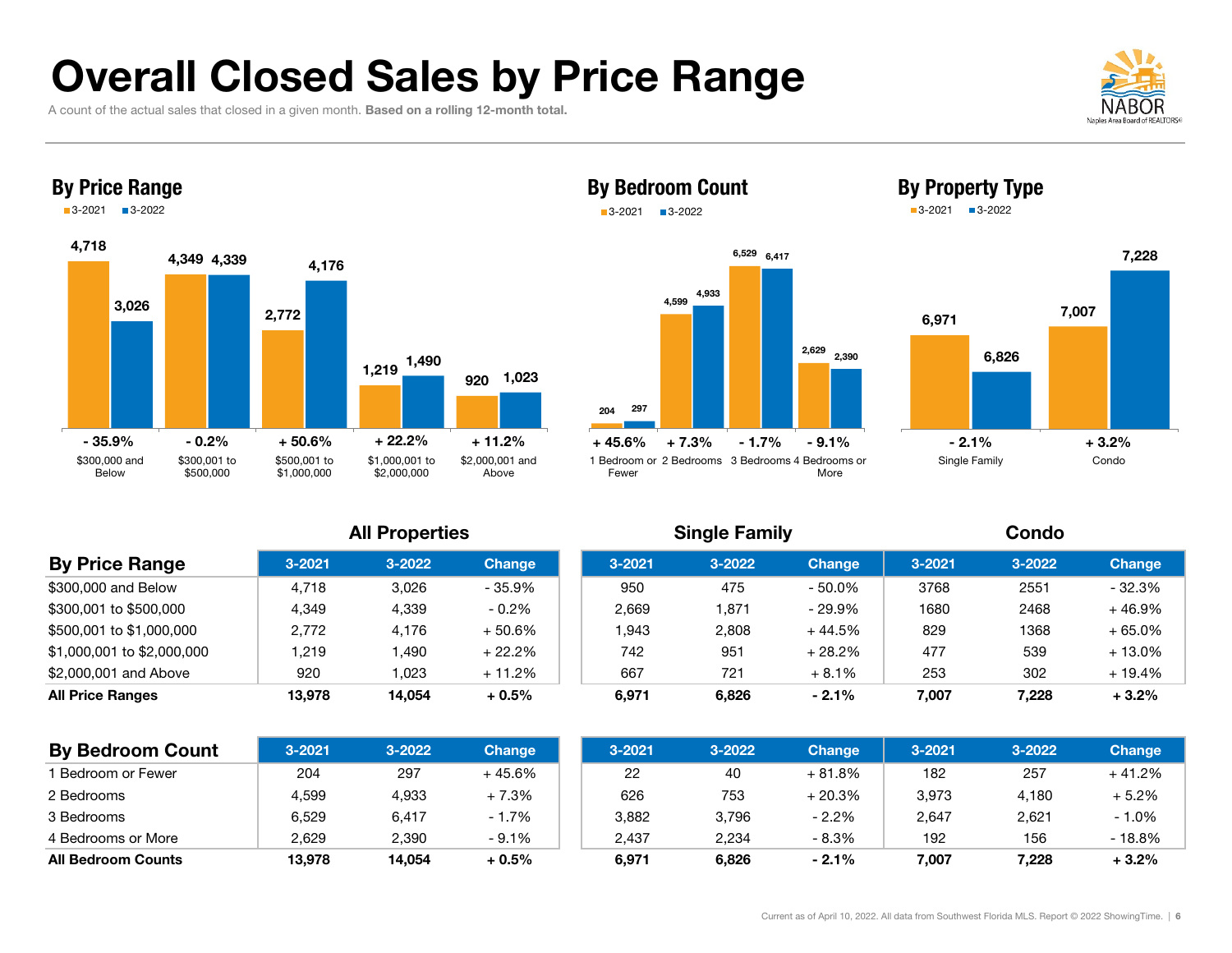### Overall Median Closed Price

Point at which half of the sales sold for more and half sold for less, not accounting for seller concessions, in a given month.





| <b>Median Closed Price</b> | Single<br>Family | Year-Over-Year<br>Change | Condo     | Year-Over-Year<br>Change |
|----------------------------|------------------|--------------------------|-----------|--------------------------|
| Apr-2021                   | \$605,000        | $+41.7%$                 | \$318,000 | + 18.0%                  |
| May-2021                   | \$595,000        | +39.5%                   | \$327,500 | + 25.5%                  |
| Jun-2021                   | \$615,000        | $+41.4%$                 | \$339,050 | + 25.6%                  |
| Jul-2021                   | \$620,000        | $+35.1%$                 | \$350,000 | + 28.0%                  |
| Aug-2021                   | \$580,500        | + 28.4%                  | \$339,500 | $+17.1%$                 |
| Sep-2021                   | \$615,000        | $+30.0%$                 | \$355,000 | $+23.7%$                 |
| Oct-2021                   | \$614,500        | + 18.7%                  | \$370,000 | + 31.0%                  |
| Nov-2021                   | \$620,000        | $+22.0\%$                | \$375,000 | $+30.3%$                 |
| Dec-2021                   | \$678,000        | $+24.4%$                 | \$405,000 | $+35.0%$                 |
| Jan-2022                   | \$675,000        | $+25.2\%$                | \$425.000 | + 46.5%                  |
| Feb-2022                   | \$655,500        | $+24.4%$                 | \$422.500 | $+40.8%$                 |
| <b>Mar-2022</b>            | \$745,000        | $+28.2\%$                | \$465,000 | $+50.0%$                 |
| 12-Month Avg*              | \$628,735        | $+28.3%$                 | \$370,000 | $+28.0\%$                |

#### Overall Median Closed Price by Month

\* Median Closed Price for all properties from April 2021 through March 2022. This is not the average of the individual figures above.

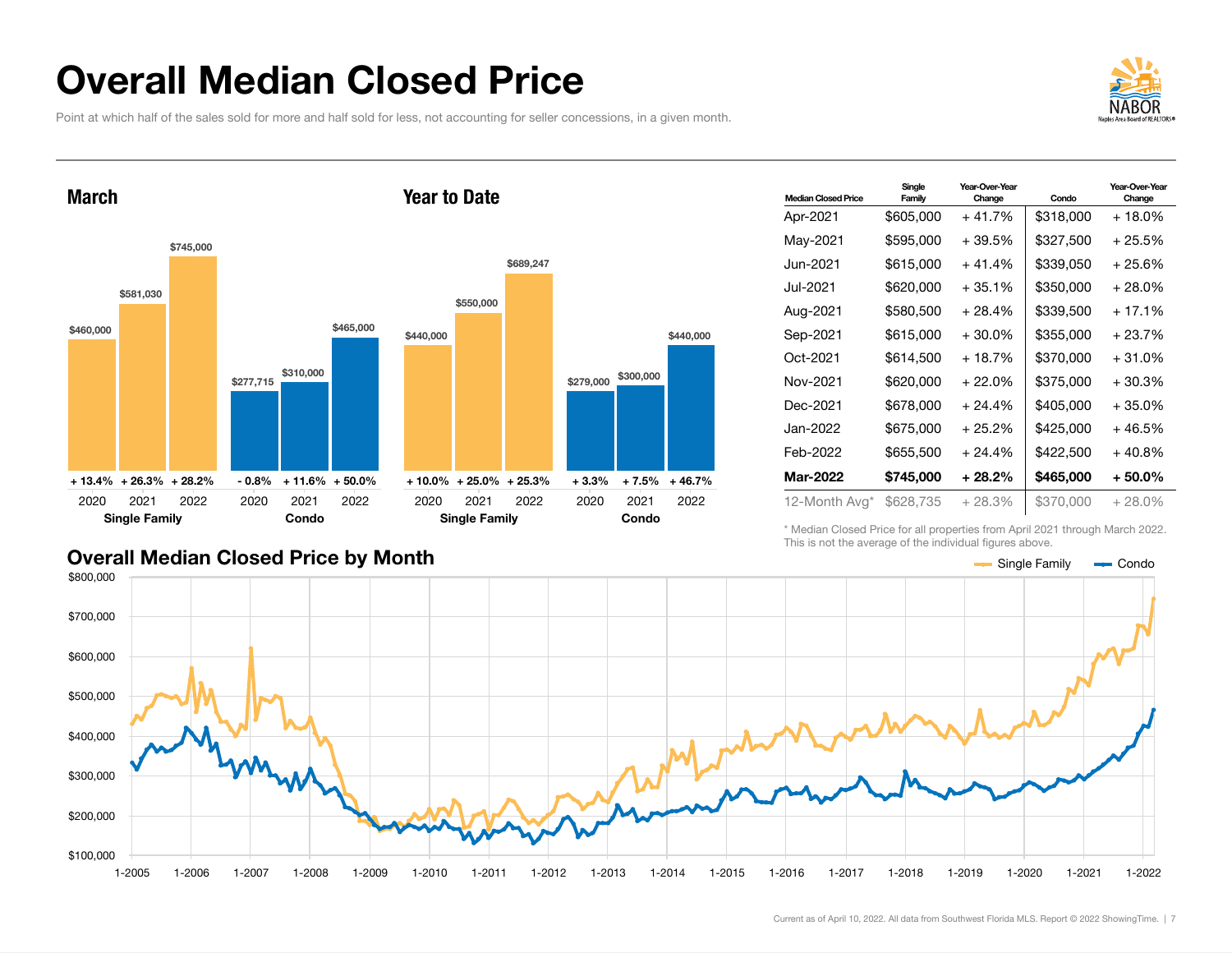# Overall Median Closed Price by Price Range

Median price point for all closed sales, not accounting for seller concessions. Based on a rolling 12-month median.





#### **All Properties**

| <b>By Price Range</b>      | $3 - 2021$  | 3-2022      | Change    | $3 - 2021$  | $3 - 2022$  | <b>Change</b> | $3 - 2021$  | $3 - 2022$  | <b>Change</b> |
|----------------------------|-------------|-------------|-----------|-------------|-------------|---------------|-------------|-------------|---------------|
| \$300,000 and Above        | \$525,000   | \$584,995   | $+11.4%$  | \$540,000   | \$657,500   | $+21.8%$      | \$480,000   | \$480,000   | $0.0\%$       |
| \$300,000 and Below        | \$225,000   | \$225,000   | $0.0\%$   | \$270,000   | \$210,000   | $-22.2\%$     | \$215,000   | \$227.975   | $+6.0%$       |
| \$300,001 to \$500,000     | \$380,000   | \$390,000   | $+2.6%$   | \$390,000   | \$405,000   | $+3.8%$       | \$365,000   | \$380,000   | $+4.1%$       |
| \$500,001 to \$1,000,000   | \$655,000   | \$664,000   | $+1.4%$   | \$650,000   | \$675,000   | $+3.8%$       | \$689,000   | \$646,500   | - 6.2%        |
| \$1,000,001 to \$2,000,000 | \$1,350,000 | \$1,375,000 | $+1.9\%$  | \$1,325,000 | \$1,359,000 | $+2.6%$       | \$1.437.500 | \$1,395,000 | $-3.0\%$      |
| \$2,000,001 and Above      | \$3,200,000 | \$3,262,500 | $+2.0\%$  | \$3,466,400 | \$3,425,000 | $-1.2%$       | \$2,580,000 | \$2,985,000 | $+15.7%$      |
| <b>All Price Ranges</b>    | \$385,000   | \$480,000   | $+24.7\%$ | \$490,000   | \$628,735   | $+28.3\%$     | \$289,000   | \$370,000   | $+28.0%$      |

|                            |             | <b>All Properties</b> |          |             | <b>Single Family</b> |               |             | Condo       |               |
|----------------------------|-------------|-----------------------|----------|-------------|----------------------|---------------|-------------|-------------|---------------|
| <b>By Price Range</b>      | $3 - 2021$  | $3 - 2022$            | Change   | $3 - 2021$  | $3 - 2022$           | <b>Change</b> | $3 - 2021$  | $3 - 2022$  | <b>Change</b> |
| \$300,000 and Above        | \$525,000   | \$584,995             | $+11.4%$ | \$540,000   | \$657,500            | $+21.8%$      | \$480,000   | \$480,000   | $0.0\%$       |
| \$300,000 and Below        | \$225,000   | \$225,000             | $0.0\%$  | \$270,000   | \$210,000            | - 22.2%       | \$215,000   | \$227,975   | $+6.0%$       |
| \$300,001 to \$500,000     | \$380,000   | \$390,000             | + 2.6%   | \$390,000   | \$405,000            | $+3.8\%$      | \$365,000   | \$380,000   | $+4.1%$       |
| \$500,001 to \$1,000,000   | \$655,000   | \$664,000             | + 1.4%   | \$650,000   | \$675,000            | $+3.8\%$      | \$689,000   | \$646,500   | $-6.2%$       |
| \$1,000,001 to \$2,000,000 | \$1,350,000 | \$1,375,000           | + 1.9%   | \$1,325,000 | \$1,359,000          | $+2.6\%$      | \$1,437,500 | \$1,395,000 | $-3.0%$       |
| \$2,000,001 and Above      | \$3,200,000 | \$3,262,500           | $+2.0\%$ | \$3,466,400 | \$3,425,000          | $-1.2%$       | \$2,580,000 | \$2,985,000 | $+15.7%$      |

| <b>By Bedroom Count</b> | $3 - 2021$ | $3 - 2022$ | <b>Change</b> | $3 - 2021$ | $3 - 2022$ | <b>Change</b> | $3 - 2021$  | 3-2022      | <b>Change</b> |
|-------------------------|------------|------------|---------------|------------|------------|---------------|-------------|-------------|---------------|
| l Bedroom or Fewer      | \$150,000  | \$181.925  | $+21.3%$      | \$85,000   | \$104,250  | $+22.6%$      | \$170,000   | \$201,000   | $+18.2%$      |
| 2 Bedrooms              | \$257,000  | \$329,900  | $+28.4%$      | \$320,000  | \$405,000  | $+26.6%$      | \$247,000   | \$317,750   | $+28.6%$      |
| 3 Bedrooms              | \$415,000  | \$530,000  | $+27.7%$      | \$443.000  | \$575,000  | $+29.8%$      | \$351,000   | \$451,000   | + 28.5%       |
| 4 Bedrooms or More      | \$782.393  | \$899,000  | $+14.9%$      | \$750.000  | \$898,500  | + 19.8%       | \$2,012,500 | \$1.075.000 | $-46.6%$      |
| All Bedroom Counts      | \$385,000  | \$480,000  | $+24.7%$      | \$490,000  | \$628,735  | $+28.3%$      | \$289,000   | \$370,000   | $+28.0\%$     |

\$329,900

\$415,000 \$530,000 \$782,393 \$899,000

More

#### By Property Type 3-2021 3-2022

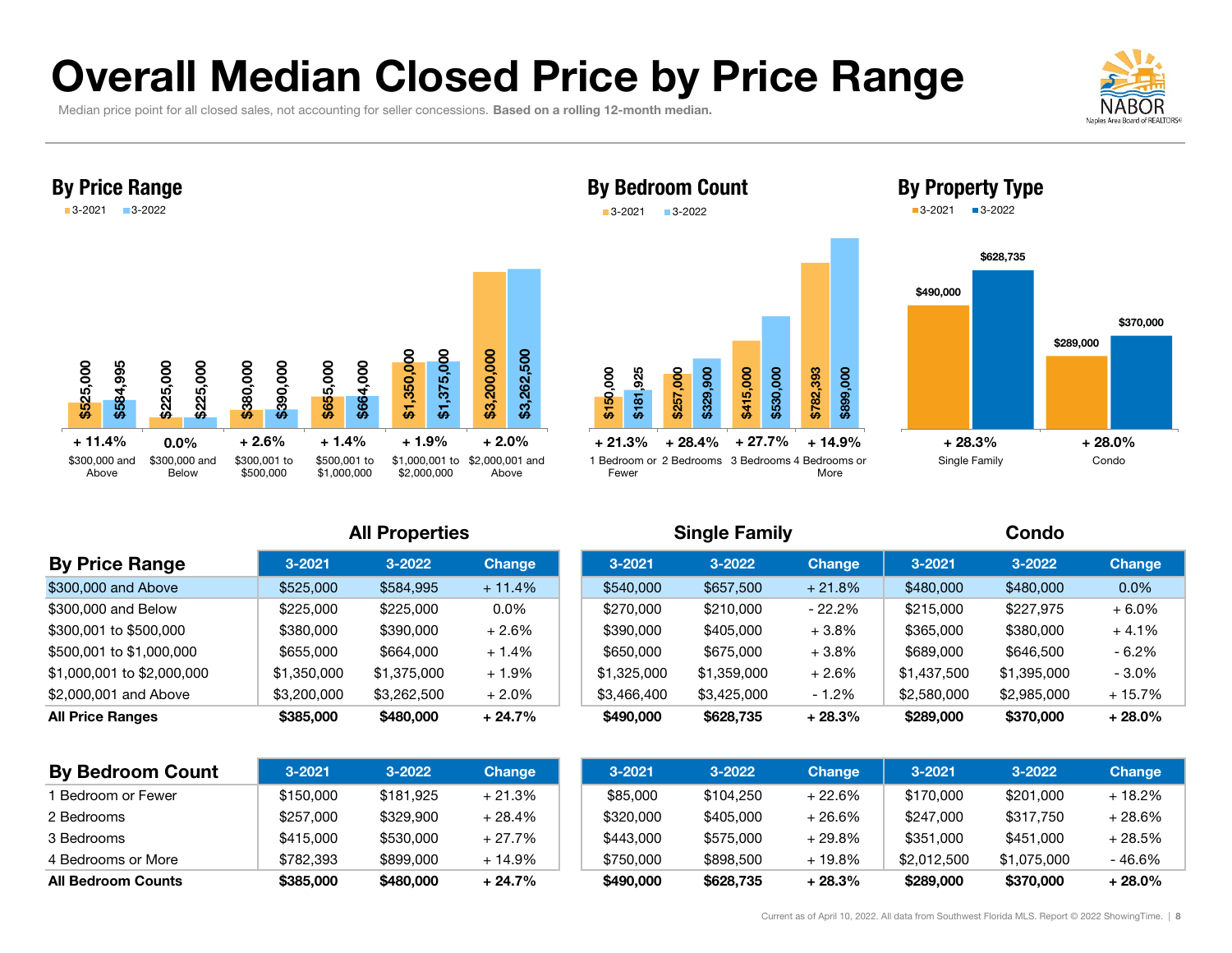# Overall Percent of Current List Price Received

Year to Date

Percentage found when dividing a property's sales price by its most recent list price, then taking the average for all properties sold in a given month, not accounting for seller concessions.

#### 96.1% 98.0% 99.9% + 0.7% + 2.0% + 1.9% 95.6% 97.3% 102.1%  $+0.4\%$   $+1.8\%$   $+4.9\%$ 2020 2021 2022 Single Family 2020 Condo 2021 2022 95.9% 97.5% 99.7% + 0.4% + 1.7% + 2.3% 95.4% 96.8% 101.6% + 0.3% + 1.5% + 5.0% 2020 2021 2022 Single Family 2020 Condo 2021 2022

#### Overall Percent of Current List Price Received by Month

March

Mar-2022 99.9% + 1.9% 102.1% + 4.9% 12-Month Avg\* 99.1% + 2.5% 99.7% + 3.8% \* Pct. of List Price Received for all properties from April 2021 through March

Year-Over-Year

Apr-2021 98.8% + 2.5% 97.9% + 2.6% May-2021 99.1% + 3.6% 98.9% + 4.4% Jun-2021 99.4% + 4.1% 99.3% + 4.7% Jul-2021 99.2% + 3.2% 99.4% + 4.2% Aug-2021 98.8% + 2.4% 99.7% + 3.7% Sep-2021 98.7% + 2.4% 99.9% + 4.3% Oct-2021 98.7% + 2.3% 99.8% + 4.2% Nov-2021 98.8% + 1.9% 100.3% + 4.5% Dec-2021 99.0% + 2.5% 100.5% + 4.4% Jan-2022 99.1% + 2.5% 100.9% + 4.8% Feb-2022 99.8% + 2.4% 101.5% + 5.1%

Change Condo

2022. This is not the average of the individual figures above.

Pct. of List Price Received

Single Family





Year-Over-Year Change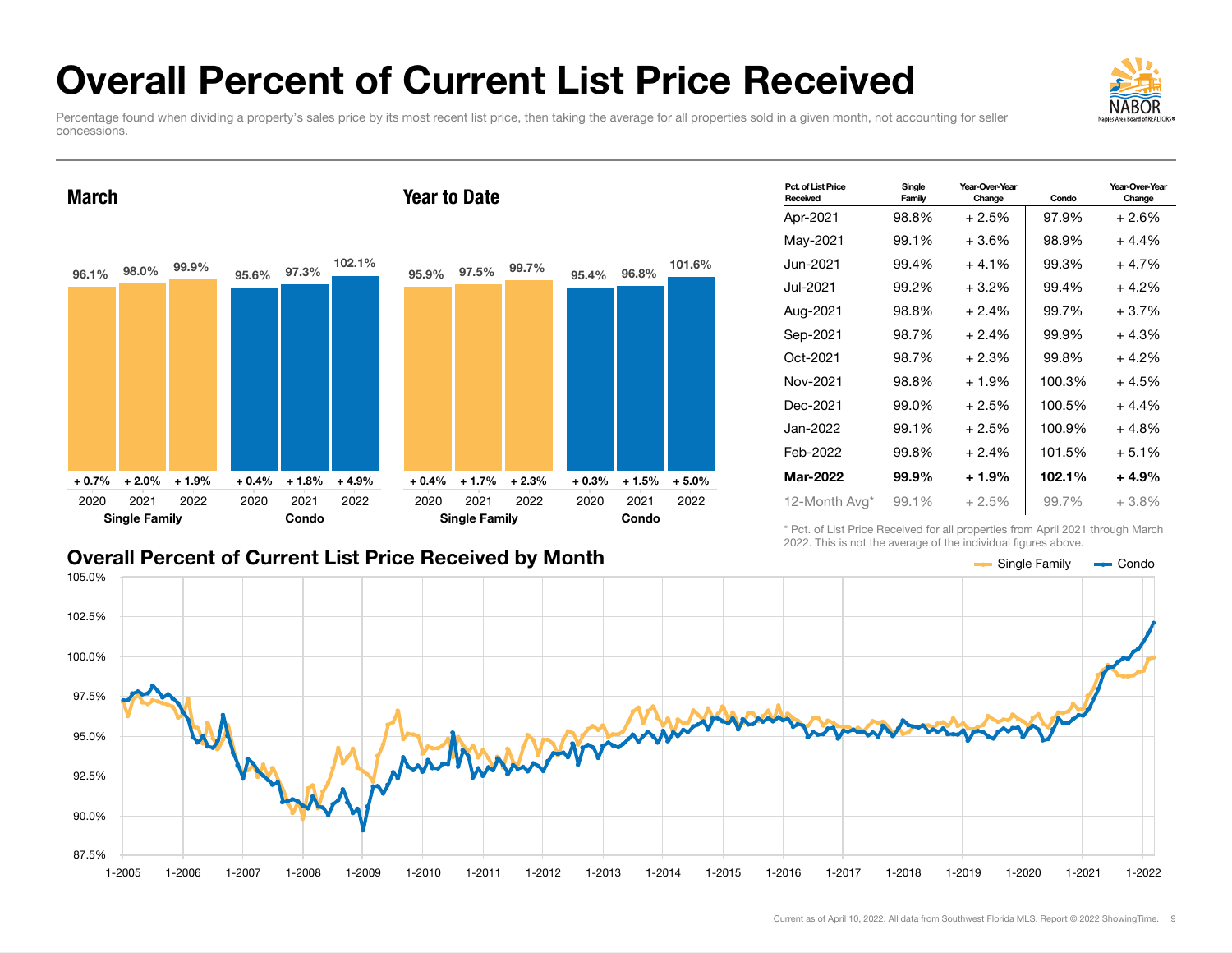### Overall Percent of Current List Price Received by Price Range

Percentage found when dividing a property's sales price by its last list price, then taking the average for all properties sold, not accounting for seller concessions. Based on a rolling 12-month average.





#### By Bedroom Count 3-20213-2022





By Property Type 3-2021 3-2022

#### All Properties Single Family Condo

| <b>By Price Range</b>      | $3 - 2021$ | 3-2022 | <b>Change</b> | $3 - 2021$ | 3-2022 | <b>Change</b> | $3 - 2021$ | 3-2022 | <b>Change</b> |
|----------------------------|------------|--------|---------------|------------|--------|---------------|------------|--------|---------------|
| \$300,000 and Below        | 96.0%      | 98.8%  | $+2.9%$       | 96.7%      | 96.9%  | $+0.2%$       | 95.8%      | 99.1%  | $+3.4%$       |
| \$300,001 to \$500,000     | 97.1%      | 100.1% | $+3.1%$       | 97.4%      | 99.4%  | $+2.1%$       | 96.7%      | 100.7% | $+4.1%$       |
| \$500,001 to \$1,000,000   | 96.7%      | 99.8%  | $+3.2%$       | 96.9%      | 99.7%  | $+2.9%$       | 96.1%      | 100.0% | $+4.1%$       |
| \$1,000,001 to \$2,000,000 | 95.1%      | 99.0%  | $+4.1%$       | 94.8%      | 99.0%  | $+4.4%$       | 95.6%      | 99.1%  | $+3.7%$       |
| \$2,000,001 and Above      | 95.5%      | 97.9%  | $+2.5%$       | 95.0%      | 98.0%  | $+3.2%$       | 96.9%      | 97.8%  | $+0.9\%$      |
| <b>All Price Ranges</b>    | 96.4%      | 99.4%  | $+3.1%$       | 96.7%      | 99.1%  | $+2.5%$       | 96.1%      | 99.7%  | $+3.7%$       |

| <b>By Bedroom Count</b>   | $3 - 2021$ | 3-2022 | <b>Change</b> | $3 - 2021$ | $3 - 2022$ | <b>Change</b> | $3 - 2021$ | $3 - 2022$ | <b>Change</b> |
|---------------------------|------------|--------|---------------|------------|------------|---------------|------------|------------|---------------|
| <b>Bedroom or Fewer</b>   | 94.6%      | 97.7%  | $+3.3%$       | 92.1%      | 94.5%      | $+2.6%$       | 94.9%      | 98.2%      | $+3.5%$       |
| 2 Bedrooms                | 95.9%      | 99.7%  | $+4.0%$       | 95.8%      | 98.9%      | $+3.2%$       | 95.9%      | 99.8%      | $+4.1%$       |
| 3 Bedrooms                | 96.8%      | 99.7%  | $+3.0%$       | 97.1%      | 99.5%      | $+2.5%$       | 96.4%      | 99.9%      | $+3.6%$       |
| 4 Bedrooms or More        | 96.4%      | 98.7%  | $+2.4%$       | 96.3%      | 98.7%      | $+2.5%$       | 97.5%      | 98.5%      | $+1.0%$       |
| <b>All Bedroom Counts</b> | 96.4%      | 99.4%  | $+3.1%$       | 96.7%      | 99.1%      | $+2.5%$       | 96.1%      | 99.7%      | $+3.7%$       |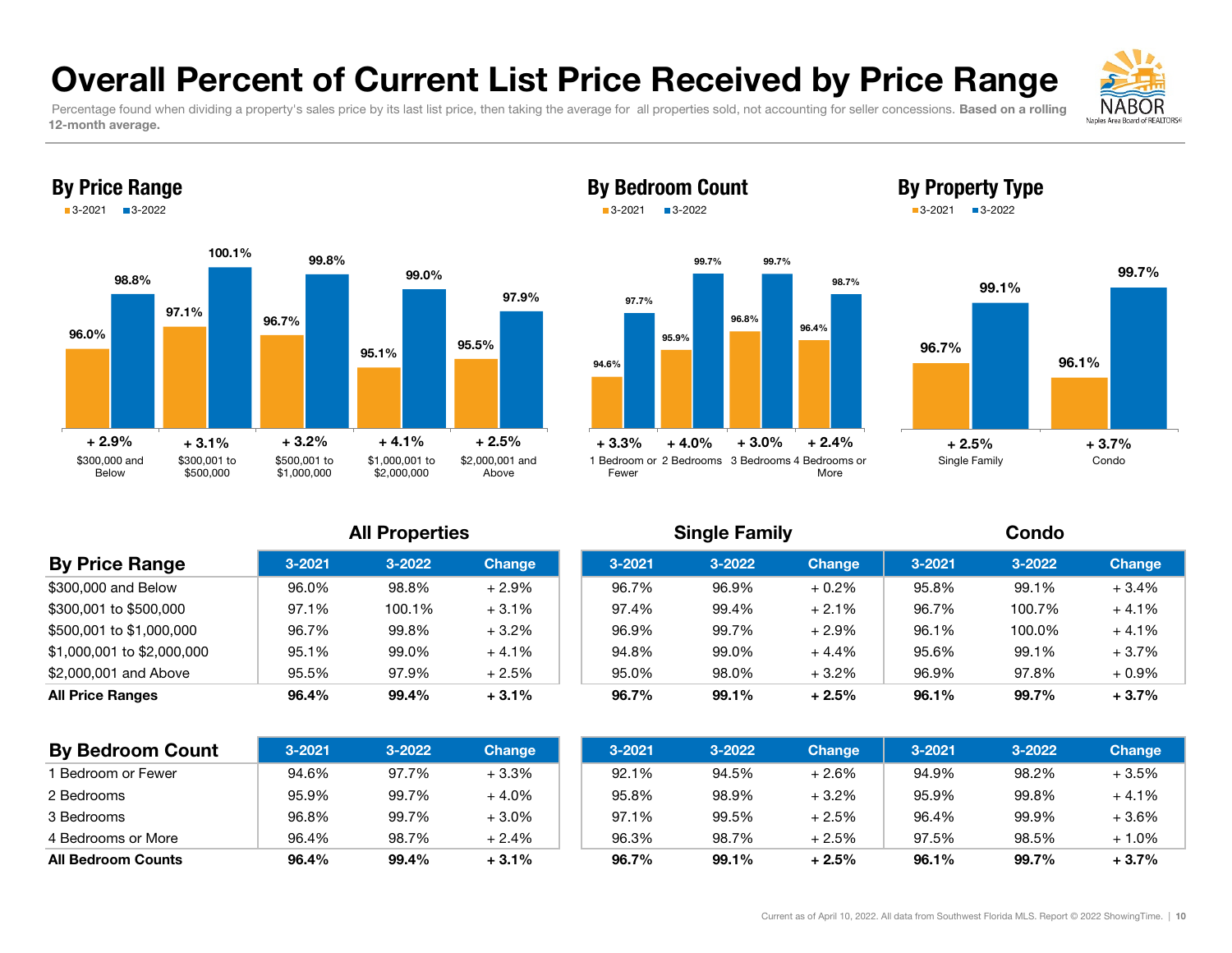## Overall Days on Market Until Sale

Average number of days between when a property is listed and when an offer is accepted in a given month.





#### Overall Days on Market Until Sale by Month

| Days on Market  | Single<br>Family | Year-Over-Year<br>Change | Condo | Year-Over-Year<br>Change |
|-----------------|------------------|--------------------------|-------|--------------------------|
| Apr-2021        | 46               | - 48.3%                  | 63    | - 25.9%                  |
| May-2021        | 40               | $-56.0%$                 | 46    | - 48.9%                  |
| Jun-2021        | 31               | $-67.0%$                 | 29    | - 69.8%                  |
| Jul-2021        | 24               | - 73.3%                  | 32    | - 66.3%                  |
| Aug-2021        | 24               | $-75.0%$                 | 21    | - 77.7%                  |
| Sep-2021        | 25               | $-71.6%$                 | 23    | $-74.7%$                 |
| Oct-2021        | 25               | $-73.4%$                 | 22    | - 75.6%                  |
| Nov-2021        | 26               | $-66.2%$                 | 23    | - 72.3%                  |
| Dec-2021        | 32               | $-56.2\%$                | 22    | - 72.8%                  |
| Jan-2022        | 31               | $-56.9%$                 | 17    | - 79.8%                  |
| Feb-2022        | 28               | $-60.0\%$                | 18    | - 76.3%                  |
| <b>Mar-2022</b> | 31               | $-50.0\%$                | 13    | - 81.4%                  |
| 12-Month Avg*   | 31               | $-61.6%$                 | 31    | $-62.7%$                 |

\* Days on Market for all properties from April 2021 through March 2022. This is not the average of the individual figures above.



16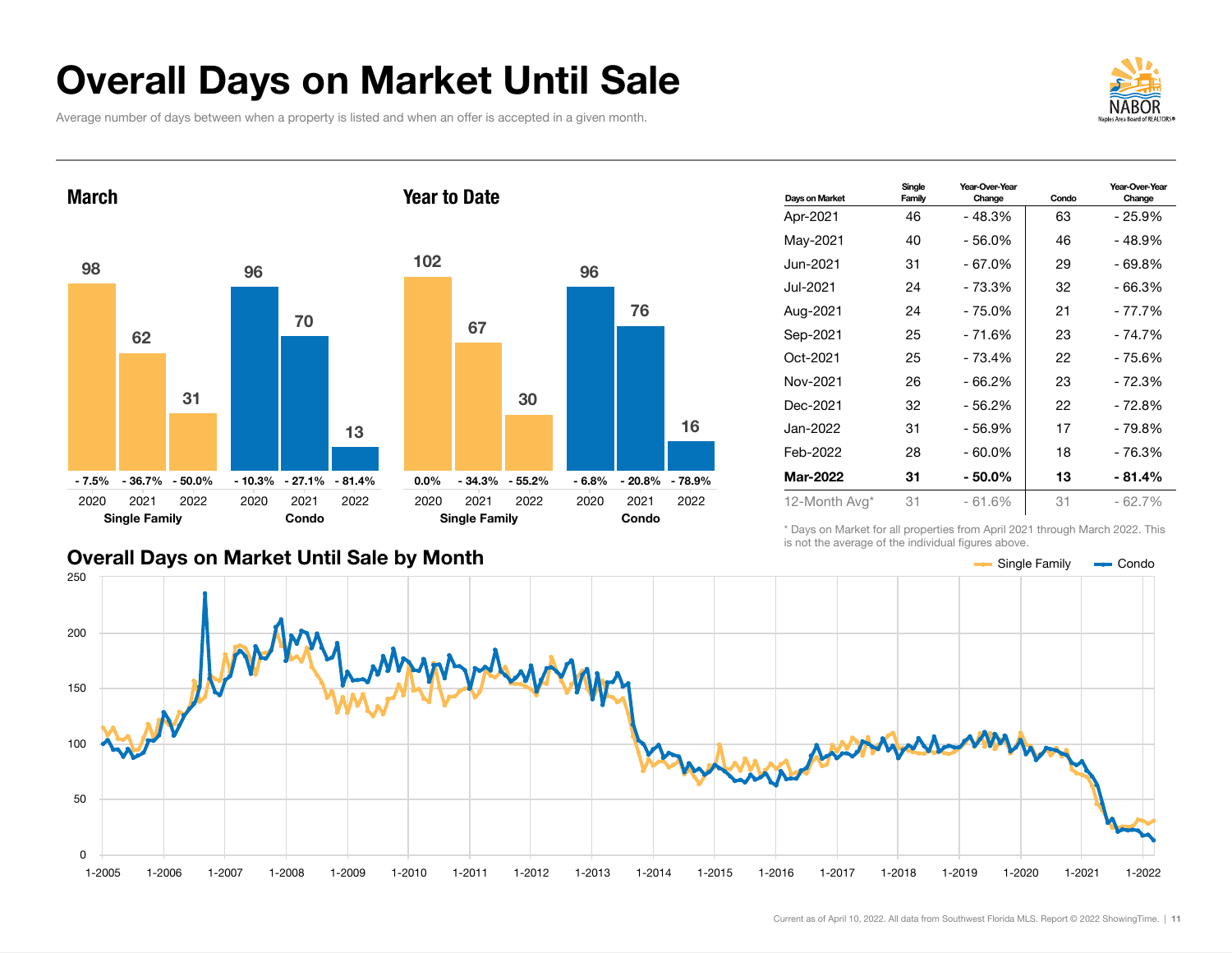# Overall Days on Market Until Sale by Price Range

Average number of days between when a property is listed and when an offer is accepted. Based on a rolling 12-month average.





#### By Bedroom Count **3-2021** ■3-2022





By Property Type

#### All Properties Single Family Condo

| 3-2022<br>$3 - 2021$<br>$3 - 2021$<br>$3 - 2022$<br>$3 - 2021$<br>$3 - 2022$<br><b>Change</b><br><b>Change</b><br>35<br>- 53.9%<br>67<br>33<br>79<br>76<br>48<br>- 28.4%<br>22<br>65<br>83<br>- 69.4%<br>24<br>20<br>72<br>- 63.1%<br>29<br>82<br>102<br>38<br>- 67.0%<br>25<br>88<br>- 69.5%<br>32<br>$-68.3%$<br>98<br>103<br>28<br>- 72.8%<br>39<br>101<br>67<br>- 54.7%<br>92<br>69<br>- 48.1%<br>72<br>133<br>148<br>82<br>31<br>31<br>83<br>31<br>$-62.7\%$<br>$-62.2%$<br>84 |                       | - - - - - - - - - - - |  | _______ |  |               |
|-------------------------------------------------------------------------------------------------------------------------------------------------------------------------------------------------------------------------------------------------------------------------------------------------------------------------------------------------------------------------------------------------------------------------------------------------------------------------------------|-----------------------|-----------------------|--|---------|--|---------------|
| \$300,000 and Below<br>\$300,001 to \$500,000<br>\$500,001 to \$1,000,000<br>\$1,000,001 to \$2,000,000<br>\$2,000,001 and Above<br><b>All Price Ranges</b>                                                                                                                                                                                                                                                                                                                         | <b>By Price Range</b> |                       |  |         |  | <b>Change</b> |
|                                                                                                                                                                                                                                                                                                                                                                                                                                                                                     |                       |                       |  |         |  | $-58.2%$      |
|                                                                                                                                                                                                                                                                                                                                                                                                                                                                                     |                       |                       |  |         |  | - 75.9%       |
|                                                                                                                                                                                                                                                                                                                                                                                                                                                                                     |                       |                       |  |         |  | $-62.7%$      |
|                                                                                                                                                                                                                                                                                                                                                                                                                                                                                     |                       |                       |  |         |  | $-60.2%$      |
|                                                                                                                                                                                                                                                                                                                                                                                                                                                                                     |                       |                       |  |         |  | $-21.7%$      |
|                                                                                                                                                                                                                                                                                                                                                                                                                                                                                     |                       |                       |  |         |  | $-63.1%$      |

| <b>By Bedroom Count</b>   | $3 - 2021$ | 3-2022 | <b>Change</b> | $3 - 2021$ | $3 - 2022$ | <b>Change</b> | 3-2021 | $3 - 2022$ | <b>Change</b> |
|---------------------------|------------|--------|---------------|------------|------------|---------------|--------|------------|---------------|
| <b>Bedroom or Fewer</b>   | 94         | 53     | - 43.6%       | 182        | 114        | - 37.4%       | 84     | 43         | - 48.6%       |
| 2 Bedrooms                | 83         | 30     | $-63.9%$      | 74         | 34         | - 54.1%       | 84     | 29         | $-65.0%$      |
| 3 Bedrooms                |            | 27     | $-64.9%$      | 72         | 24         | - 66.7%       | 83     | 30         | $-63.7%$      |
| 4 Bedrooms or More        | 98         | 44     | - 55.1%       | 98         |            | - 58.2%       | 95     | 82         | - 14.5%       |
| <b>All Bedroom Counts</b> | 83         | 31     | $-62.7%$      | 82         | 31         | $-62.2%$      | 84     | 31         | $-63.1%$      |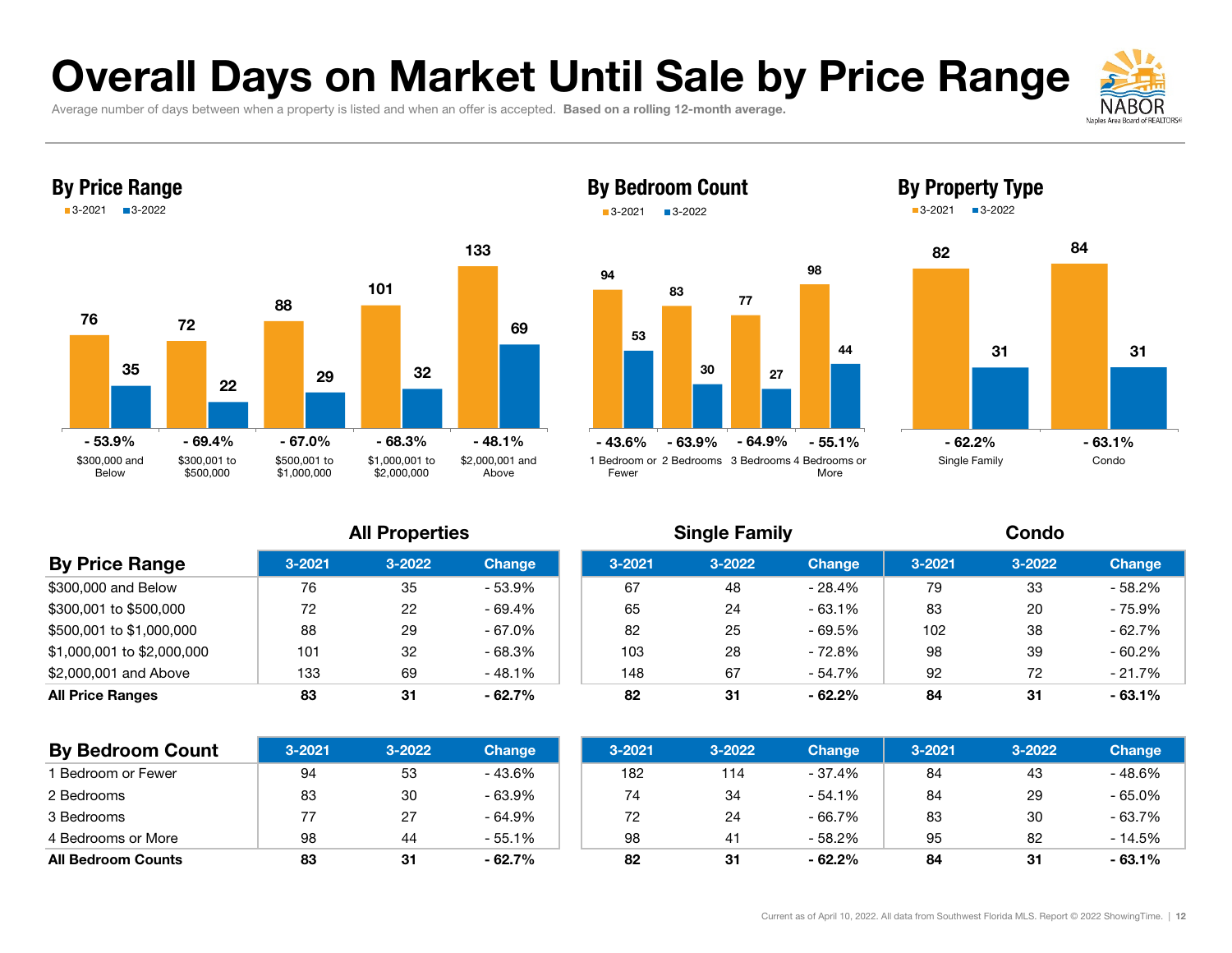# Overall New Listings

A count of the properties that have been newly listed on the market in a given month.



Change



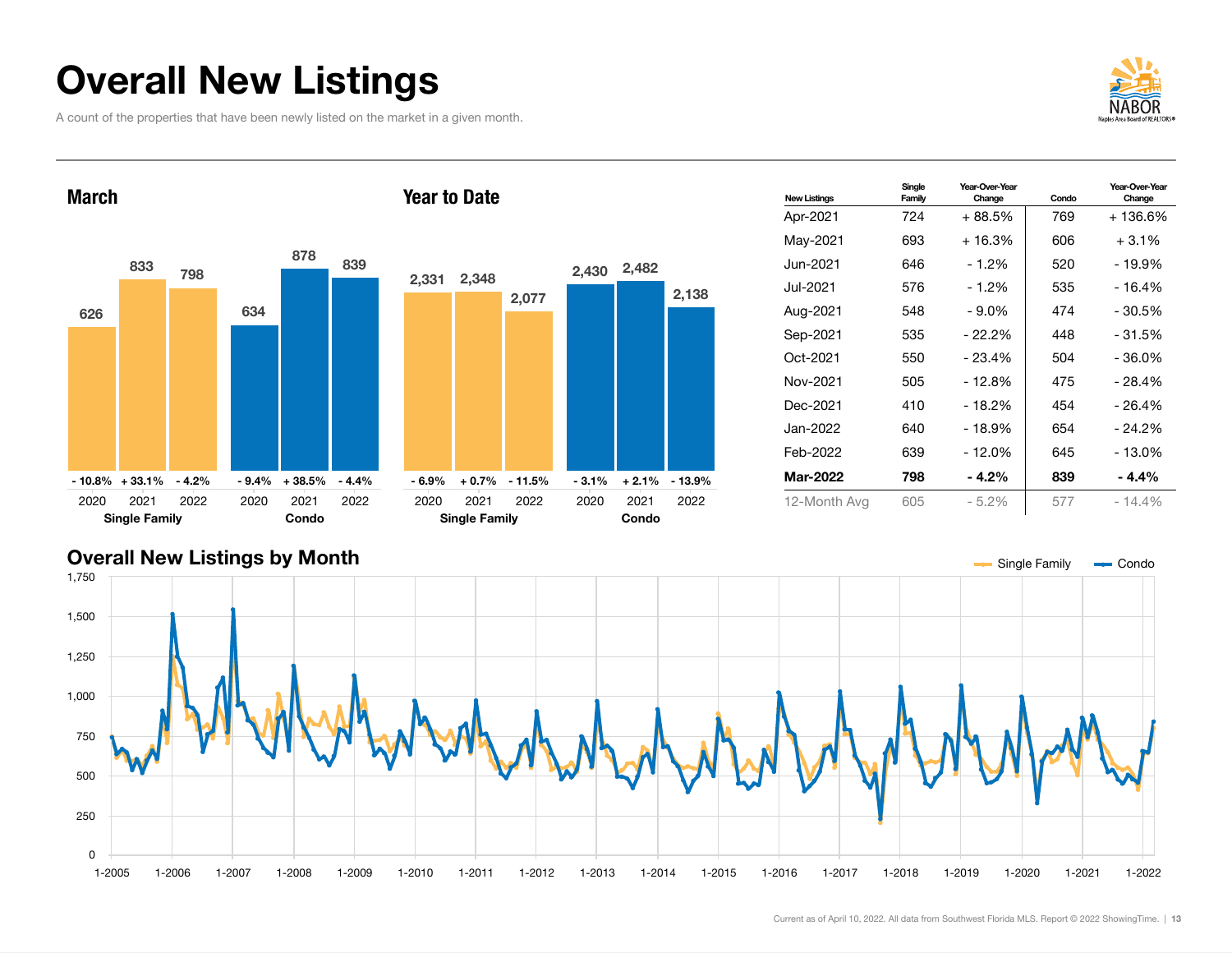# Overall Inventory of Homes for Sale

The number of properties available for sale in active status at the end of a given month.





#### Overall Inventory of Homes for Sale by Price Range

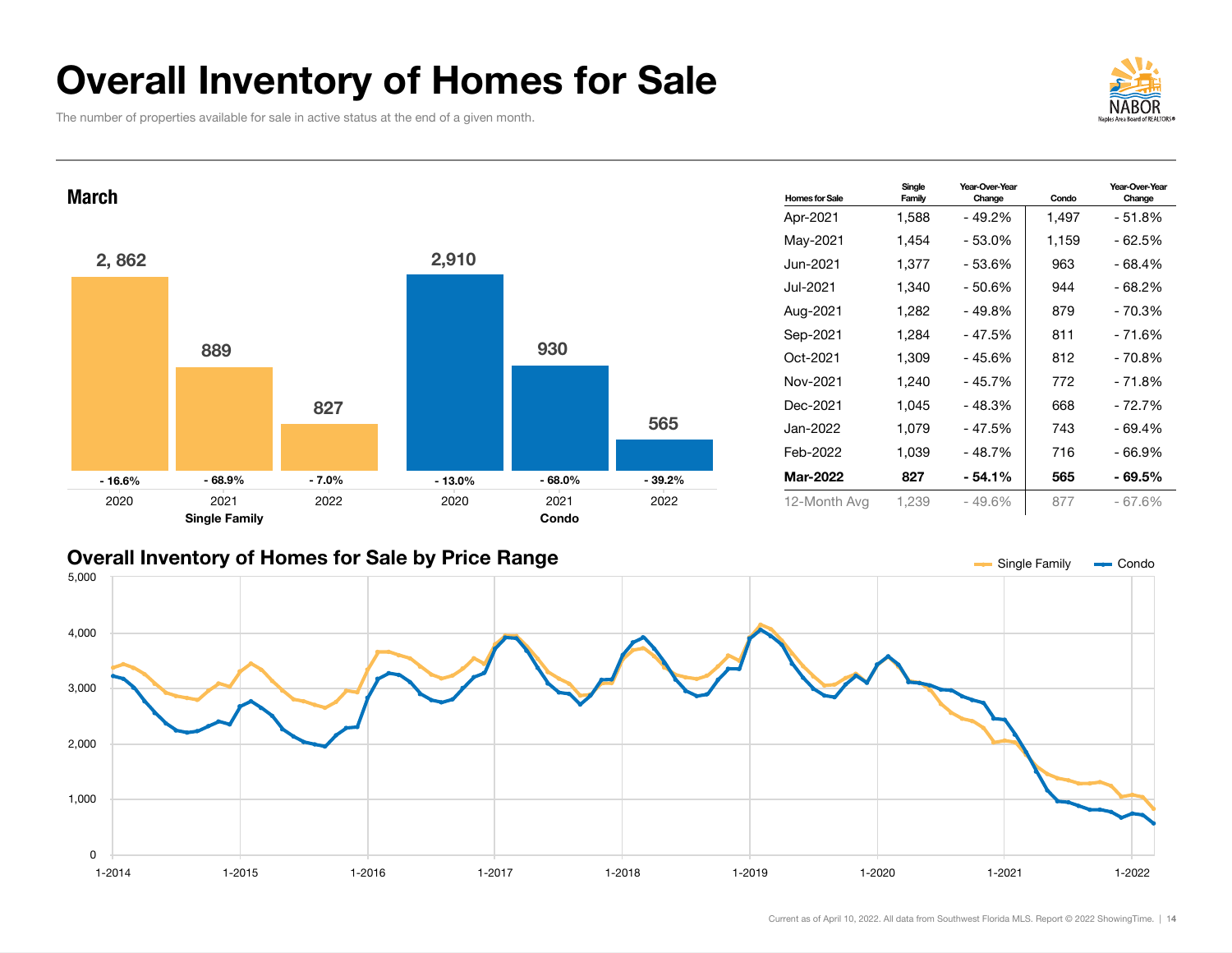## Overall Inventory of Homes for Sale by Price Range

The number of properties available for sale in active status at the end of the most recent month. Based on one month of activity.





**By Price Range 3-2021 3-2022 Change 3-2021** 

\$300,000 and Below 1 443

\$300,001 to \$500,000 435

\$500,001 to \$1,000,000 437

\$1,000,001 to \$2,000,000 241

\$2,000,001 and Above 263

All Price Ranges 1, 819

#### By Bedroom Count 3-20213-2022





#### **All Properties**

|     | <b>All Properties</b> |               |            | <b>Single Family</b> |               |            | Condo      |               |
|-----|-----------------------|---------------|------------|----------------------|---------------|------------|------------|---------------|
| 21  | $3 - 2022$            | <b>Change</b> | $3 - 2021$ | $3 - 2022$           | <b>Change</b> | $3 - 2021$ | $3 - 2022$ | <b>Change</b> |
| 3   | 91                    | - 79.5%       | 80         | 22                   | $-72.5%$      | 363        | 69         | $-81.0%$      |
| 5   | 278                   | $-36.1\%$     | 201        | 88                   | $-56.2%$      | 234        | 190        | $-18.8%$      |
|     | 471                   | $+7.8%$       | 285        | 314                  | $+10.2%$      | 152        | 157        | $+3.3%$       |
|     | 249                   | $+3.3%$       | 137        | 177                  | $+33.6%$      | 104        | 72         | $-30.8%$      |
|     | 303                   | $+15.2%$      | 186        | 226                  | $+21.5%$      | 77         | 77         | $-0.0\%$      |
| 19؛ | 1.392                 | $-23.5%$      | 889        | 827                  | $-7.0\%$      | 930        | 565        | $-39.2%$      |

| <b>By Bedroom Count</b>   | $3 - 2021$ | $3 - 2022$ | <b>Change</b> | $3 - 2021$ | 3-2022 | <b>Change</b> | $3 - 2021$ | $3 - 2022$ | <b>Change</b> |
|---------------------------|------------|------------|---------------|------------|--------|---------------|------------|------------|---------------|
| 1 Bedroom or Fewer        | 58         | 16         | - 72.4%       | 13         |        | - 84.6%       | 45         | 14         | $-68.9%$      |
| 2 Bedrooms                | 600        | 378        | $-37.0\%$     | 91         | 68     | $-25.3%$      | 509        | 310        | $-39.1%$      |
| 3 Bedrooms                | 726        | 612        | $-15.7\%$     | 396        | 399    | $+0.8%$       | 927        | 213        | - 77.0%       |
| 4 Bedrooms or More        | 430        | 382        | $-11.2%$      | 388        | 358    | $-7.7\%$      | 42         | 24         | $-42.9%$      |
| <b>All Bedroom Counts</b> | 819,ا      | 1,392      | $-23.5%$      | 889        | 827    | $-7.0\%$      | 930        | 565        | $-39.2\%$     |

### By Property Type

3-2021 3-2022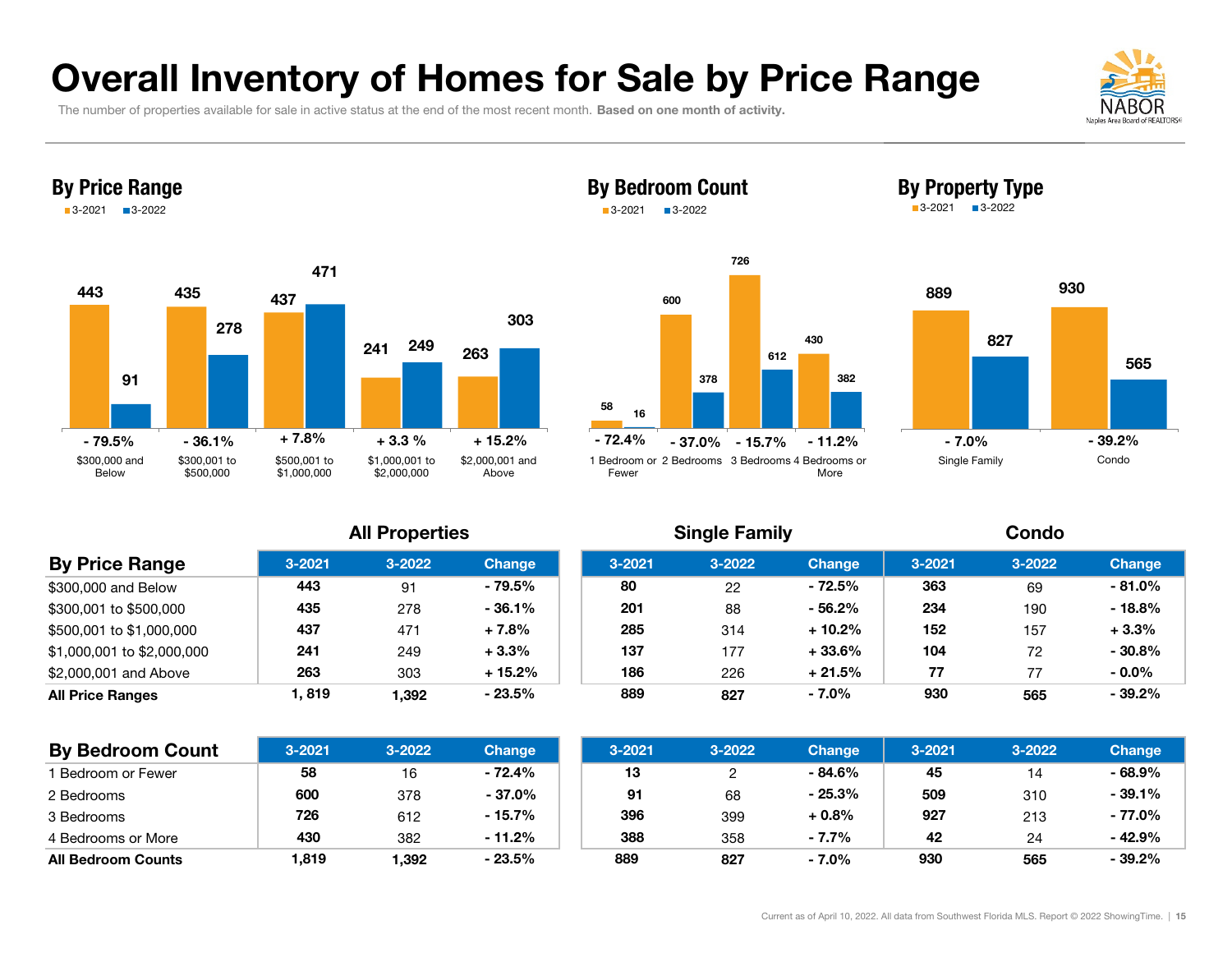### Listing and Sales Summary Report

March 2022



|                               |               | <b>Median Closed Price</b> |                          |             | <b>Total Sales</b> |            |               | <b>Inventory</b> |          |               | <b>Average Days On Market</b> |              |
|-------------------------------|---------------|----------------------------|--------------------------|-------------|--------------------|------------|---------------|------------------|----------|---------------|-------------------------------|--------------|
|                               | <b>Mar-22</b> | <b>Mar-21</b>              | % Change                 | Mar-22      | Mar-21             | % Change   | <b>Mar-22</b> | <b>Mar-21</b>    | % Change | <b>Mar-22</b> | <b>Mar-21</b>                 | % Change     |
| <b>Overall Naples Market*</b> | \$575,000     | \$412,000                  | +39.6%                   | 1205        | 1899               | $-36.5%$   | 1,392         | 1,819            | $-23.5%$ | 22            | 67                            | $-67.2%$     |
| <b>Collier County</b>         | \$599,950     | \$435,100                  | $+37.9%$                 | 1320        | 2099               | $-37.1%$   | 1,590         | 2,049            | $-22.4%$ | 23            | 67                            | $-65.7%$     |
| <b>Ave Maria</b>              | \$410,000     | \$311,950                  | $+31.4%$                 | 31          | 32                 | $-3.1%$    | 19            | 35               | $-45.7%$ | 25            | 69                            | $-63.8%$     |
| <b>Central Naples</b>         | \$419,814     | \$287,750                  | $+45.9%$                 | 176         | 252                | $-30.2%$   | 189           | 240              | $-21.3%$ | 20            | 63                            | $-68.3%$     |
| <b>East Naples</b>            | \$549,000     | \$392,000                  | $+40.1%$                 | 273         | 409                | $-33.3%$   | 357           | 350              | $+2.0%$  | 26            | 50                            | $-48.0%$     |
| <b>Everglades City</b>        | $\sim$        | \$250,000                  | $\overline{\phantom{a}}$ | 0           | 1.                 | $-100.0\%$ | 1.            | $\overline{7}$   | $-85.7%$ | --            | 60                            | ۰.           |
| Immokalee                     | \$226,900     | \$276,950                  | $-18.1%$                 | 9           | $\mathbf 2$        | +350.0%    | 6             | 13               | $-53.8%$ | 22            | 8                             | +175.0%      |
| <b>Immokalee / Ave Maria</b>  | \$379,000     | \$311,950                  | $+21.5%$                 | 41          | 34                 | $+20.6%$   | 25            | 48               | $-47.9%$ | 25            | 66                            | $-62.1%$     |
| <b>Naples</b>                 | \$585,000     | \$419,000                  | $+39.6%$                 | 1165        | 1864               | $-37.5%$   | 1,369         | 1,773            | $-22.8%$ | 22            | 67                            | $-67.2%$     |
| <b>Naples Beach</b>           | \$1,200,000   | \$1,001,000                | $+19.9%$                 | 211         | 427                | $-50.6%$   | 354           | 494              | $-28.3%$ | 29            | 91                            | $-68.1%$     |
| <b>North Naples</b>           | \$670,000     | \$468,000                  | $+43.2%$                 | 331         | 456                | $-27.4%$   | 266           | 399              | $-33.3%$ | 17            | 53                            | $-67.9%$     |
| <b>South Naples</b>           | \$445,000     | \$285,000                  | $+56.1%$                 | 173         | 321                | $-46.1%$   | 201           | 288              | $-30.2%$ | 17            | 79                            | $-78.5%$     |
| 34102                         | \$1,425,000   | \$1,600,000                | $-10.9%$                 | 59          | 143                | $-58.7%$   | 146           | 208              | $-29.8%$ | 47            | 108                           | $-56.5%$     |
| 34103                         | \$930,000     | \$890,000                  | $+4.5%$                  | 62          | 135                | $-54.1%$   | 95            | 133              | $-28.6%$ | 24            | 83                            | $-71.1%$     |
| 34104                         | \$385,000     | \$239,000                  | $+61.1%$                 | 81          | 119                | $-31.9%$   | 83            | 81               | $+2.5%$  | 13            | 56                            | $-76.8%$     |
| 34105                         | \$544,000     | \$379,600                  | $+43.3%$                 | 64          | 104                | $-38.5%$   | 58            | 122              | $-52.5%$ | 20            | 74                            | $-73.0%$     |
| 34108                         | \$1,122,500   | \$885,000                  | $+26.8%$                 | 90          | 149                | $-39.6%$   | 113           | 153              | $-26.1%$ | 20            | 81                            | $-75.3%$     |
| 34109                         | \$568,000     | \$398,750                  | $+42.4%$                 | 84          | 102                | $-17.6%$   | 59            | 93               | $-36.6%$ | 9             | 43                            | $-79.1%$     |
| 34110                         | \$675,000     | \$500,000                  | $+35.0%$                 | 95          | 195                | $-51.3%$   | 92            | 156              | $-41.0%$ | 28            | 67                            | $-58.2%$     |
| 34112                         | \$325,000     | \$229,950                  | $+41.3%$                 | 78          | 148                | $-47.3%$   | 112           | 153              | $-26.8%$ | 16            | 64                            | $-75.0%$     |
| 34113                         | \$560,000     | \$325,000                  | $+72.3%$                 | 95          | 173                | $-45.1%$   | 89            | 135              | $-34.1%$ | 18            | 91                            | $-80.2%$     |
| 34114                         | \$659,550     | \$388,000                  | $+70.0%$                 | 86          | 152                | $-43.4%$   | 111           | 187              | $-40.6%$ | 16            | 58                            | $-72.4%$     |
| 34116                         | \$430,000     | \$325,000                  | $+32.3%$                 | 31          | 29                 | $+6.9%$    | 48            | 37               | $+29.7%$ | 38            | 50                            | $-24.0%$     |
| 34117                         | \$530,000     | \$360,000                  | $+47.2%$                 | 35          | 45                 | $-22.2%$   | 74            | 42               | $+76.2%$ | 35            | 37                            | $-5.4%$      |
| 34119                         | \$725,500     | \$450,000                  | $+61.2%$                 | 152         | 159                | $-4.4%$    | 115           | 150              | $-23.3%$ | 16            | 41                            | $-61.0%$     |
| 34120                         | \$530,000     | \$404,500                  | $+31.0%$                 | 152         | 212                | $-28.3%$   | 172           | 121              | $+42.1%$ | 29            | 46                            | $-37.0%$     |
| 34137                         |               | ۰.                         | $\overline{\phantom{a}}$ | $\mathbf 0$ | $\pmb{0}$          | $\sim$     | $\mathbf 0$   | $\mathbf 0$      |          | ۰.            | ۰.                            | $\mathbf{u}$ |
| 34142                         | \$379,000     | \$311,950                  | $+21.5%$                 | 41          | 34                 | $+20.6%$   | 25            | 48               | $-47.9%$ | 25            | 66                            | $-62.1%$     |

\* Overall Naples Market is defined as Collier County, excluding Marco Island.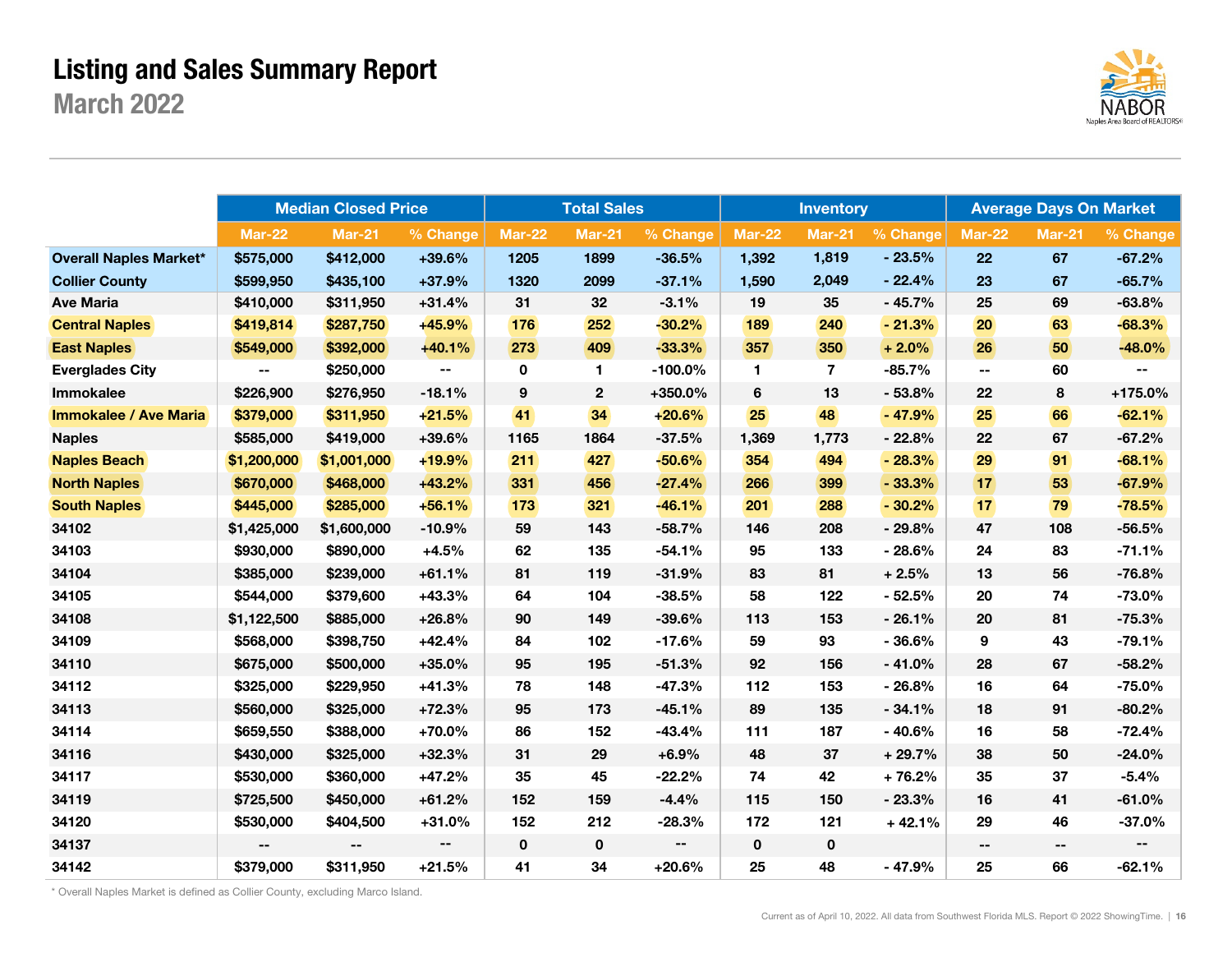A Research Tool Provided by Naples Area Board of REALTORS®



### Naples Beach

34102, 34103, 34108

| <b>Single Family</b>            |             | <b>March</b> |          |                    | <b>Year to Date</b> |           |
|---------------------------------|-------------|--------------|----------|--------------------|---------------------|-----------|
| <b>Key Metrics</b>              | 2021        | 2022         | % Change | <b>Thru 3-2021</b> | <b>Thru 3-2022</b>  | % Change  |
| <b>New Listings</b>             | 150         | 131          | $-12.7%$ | 396                | 330                 | $-16.7%$  |
| <b>Total Sales</b>              | 151         | 75           | $-50.3%$ | 338                | 177                 | - 47.6%   |
| Days on Market Until Sale       | 100         | 52           | $-48.0%$ | 106                | 51                  | $-51.9%$  |
| Median Closed Price*            | \$2,590,000 | \$2,000,000  | $-22.8%$ | \$2,020,082        | \$1,475,000         | $-27.0\%$ |
| Average Closed Price*           | \$3,561,663 | \$4,137,090  | $+16.2%$ | \$3,363,658        | \$3,990,019         | $+18.6%$  |
| Percent of List Price Received* | 98.0%       | 101.0%       | $+3.1%$  | 97.0%              | 100.2%              | $+3.3%$   |
| Inventory of Homes for Sale     | 191         | 183          | $-4.2%$  |                    |                     |           |
| Months Supply of Inventory      | 3.2         | 2.3          | $-28.1%$ |                    |                     |           |

| <b>Condo</b>                    |             | <b>March</b>     |           |                    | <b>Year to Date</b> |          |
|---------------------------------|-------------|------------------|-----------|--------------------|---------------------|----------|
| <b>Key Metrics</b>              | 2021        | 2022             | % Change  | <b>Thru 3-2021</b> | <b>Thru 3-2022</b>  | % Change |
| <b>New Listings</b>             | 242         | 211              | $-12.8%$  | 621                | 522                 | $-15.9%$ |
| <b>Total Sales</b>              | 276         | 136              | $-50.7%$  | 609                | 346                 | $-43.2%$ |
| Days on Market Until Sale       | 86          | 16               | $-81.4%$  | 91                 | 22                  | $-75.8%$ |
| Median Closed Price*            | \$800,000   | \$972,500        | $+21.6%$  | \$762,400          | \$994,250           | $+30.4%$ |
| Average Closed Price*           | \$1,111,833 | \$1,421,019      | $+27.8%$  | \$1,115,956        | \$1,520,634         | $+36.3%$ |
| Percent of List Price Received* | 96.7%       | 100.6%           | $+4.0%$   | 96.3%              | 100.5%              | $+4.4%$  |
| Inventory of Homes for Sale     | 303         | 171              | $-43.6%$  |                    |                     |          |
| Months Supply of Inventory      | 4.0         | 1.2 <sub>2</sub> | $-70.0\%$ |                    |                     |          |

\* Does not account for sale concessions and/or downpayment assistance. | Percent changes are calculated using rounded figures and can sometimes look extreme due to small sample size.

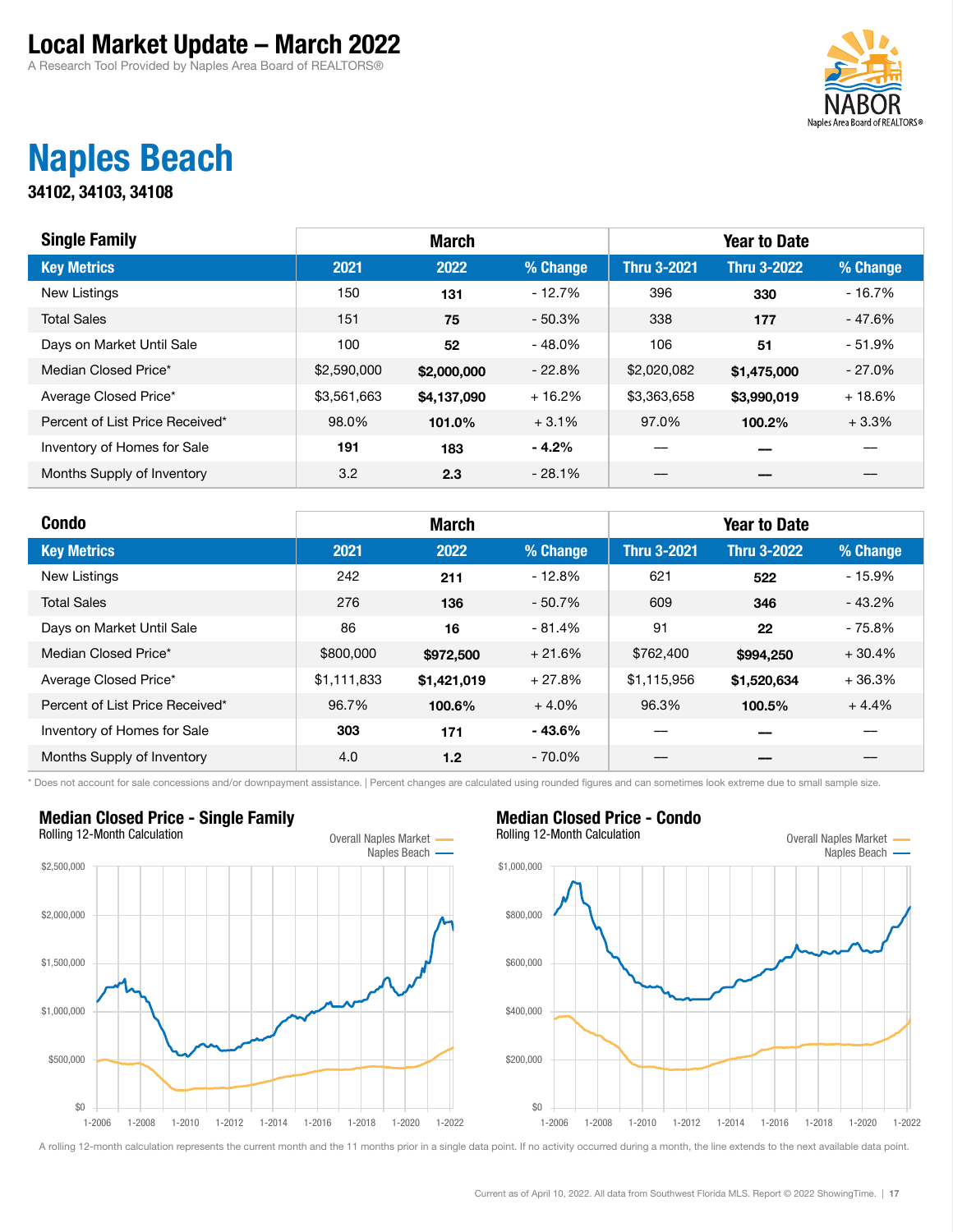A Research Tool Provided by Naples Area Board of REALTORS®



### North Naples

34109, 34110, 34119

| <b>Single Family</b>            |           | <b>March</b> |          |                    | <b>Year to Date</b> |          |
|---------------------------------|-----------|--------------|----------|--------------------|---------------------|----------|
| <b>Key Metrics</b>              | 2021      | 2022         | % Change | <b>Thru 3-2021</b> | <b>Thru 3-2022</b>  | % Change |
| <b>New Listings</b>             | 231       | 184          | $-20.3%$ | 596                | 465                 | $-22.0%$ |
| <b>Total Sales</b>              | 195       | 150          | $-23.1%$ | 449                | 325                 | $-27.6%$ |
| Days on Market Until Sale       | 52        | 23           | $-55.8%$ | 60                 | 21                  | $-65.0%$ |
| Median Closed Price*            | \$675,000 | \$937,500    | $+38.9%$ | \$699,000          | \$900,000           | $+28.8%$ |
| Average Closed Price*           | \$965,642 | \$1,303,757  | $+35.0%$ | \$984,185          | \$1,232,593         | $+25.2%$ |
| Percent of List Price Received* | 97.7%     | 100.3%       | $+2.7%$  | 97.4%              | 100.6%              | $+3.3%$  |
| Inventory of Homes for Sale     | 192       | 137          | $-28.6%$ |                    |                     |          |
| Months Supply of Inventory      | 2.8       | 1.0          | $-64.3%$ |                    |                     |          |

| <b>Condo</b>                    |           | <b>March</b> |           |                    | <b>Year to Date</b> |          |
|---------------------------------|-----------|--------------|-----------|--------------------|---------------------|----------|
| <b>Key Metrics</b>              | 2021      | 2022         | % Change  | <b>Thru 3-2021</b> | <b>Thru 3-2022</b>  | % Change |
| <b>New Listings</b>             | 241       | 200          | $-17.0%$  | 643                | 553                 | $-14.0%$ |
| <b>Total Sales</b>              | 261       | 181          | $-30.7%$  | 619                | 382                 | $-38.3%$ |
| Days on Market Until Sale       | 53        | 13           | $-75.5%$  | 67                 | 12                  | $-82.1%$ |
| Median Closed Price*            | \$302,500 | \$475,000    | $+57.0%$  | \$298,800          | \$448,500           | $+50.1%$ |
| Average Closed Price*           | \$440,900 | \$638,606    | $+44.8%$  | \$419,807          | \$572,450           | $+36.4%$ |
| Percent of List Price Received* | 98.2%     | 103.2%       | $+5.1%$   | 97.4%              | 102.6%              | $+5.3%$  |
| Inventory of Homes for Sale     | 207       | 129          | $-37.7\%$ |                    |                     |          |
| Months Supply of Inventory      | 2.6       | 0.8          | $-69.2%$  |                    |                     |          |

\* Does not account for sale concessions and/or downpayment assistance. | Percent changes are calculated using rounded figures and can sometimes look extreme due to small sample size.

### Median Closed Price - Single Family Rolling 12-Month Calculation **Calculation** Overall Naples Market -North Naples 1-2006 1-2008 1-2010 1-2012 1-2014 1-2016 1-2018 1-2020 1-2022 \$0 \$200,000 \$400,000 \$600,000 \$800,000 \$1,000,000



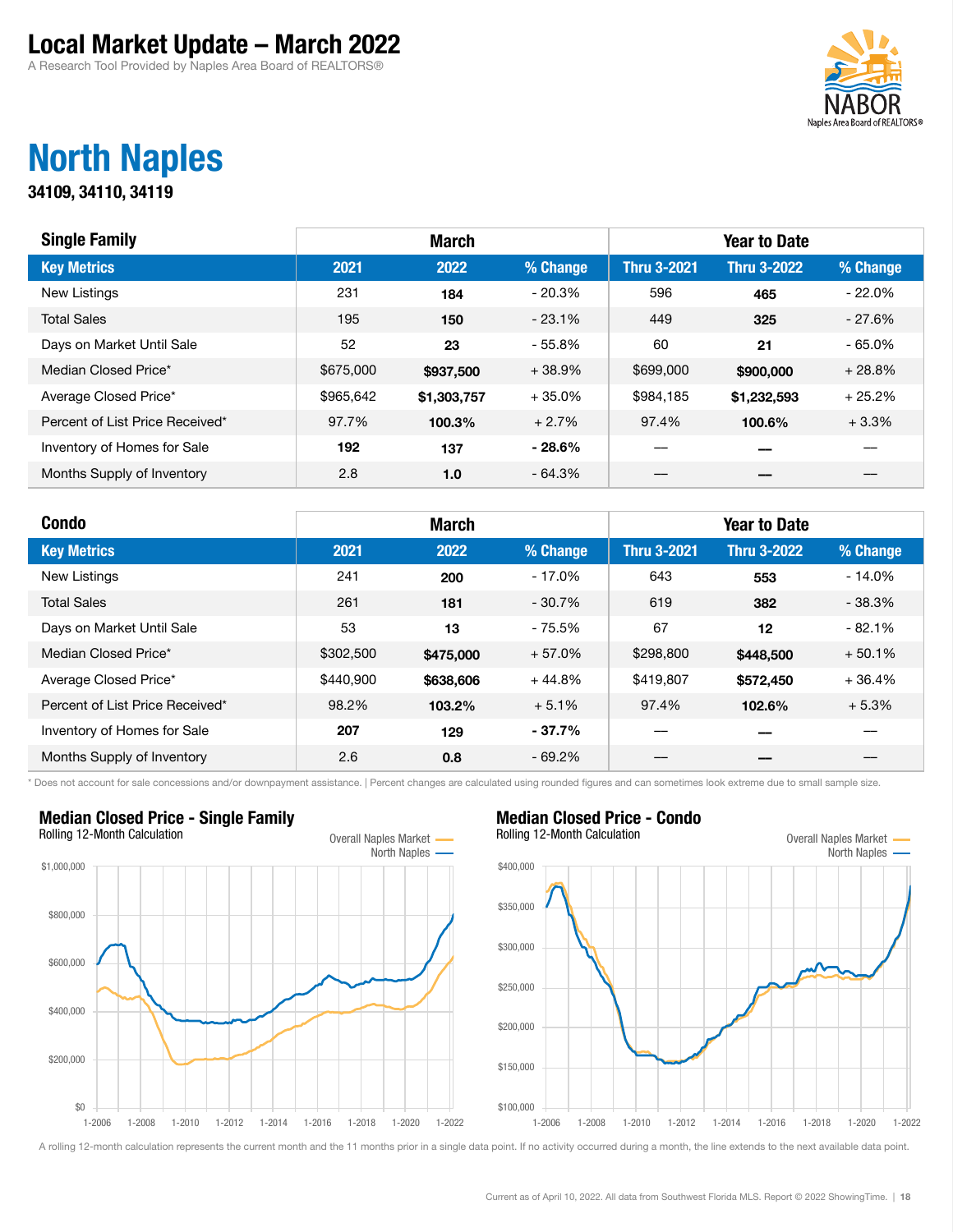A Research Tool Provided by Naples Area Board of REALTORS®



### Central Naples

34104, 34105, 34116

| <b>Single Family</b>            |           | <b>March</b> |          |                    | <b>Year to Date</b> |          |
|---------------------------------|-----------|--------------|----------|--------------------|---------------------|----------|
| <b>Key Metrics</b>              | 2021      | 2022         | % Change | <b>Thru 3-2021</b> | <b>Thru 3-2022</b>  | % Change |
| <b>New Listings</b>             | 94        | 94           | $0.0\%$  | 285                | 285                 | $0.0\%$  |
| <b>Total Sales</b>              | 96        | 81           | $-15.6%$ | 233                | 226                 | $-3.0\%$ |
| Days on Market Until Sale       | 45        | 29           | - 35.6%  | 55                 | 24                  | $-56.4%$ |
| Median Closed Price*            | \$449,500 | \$640,000    | $+42.4%$ | \$435,000          | \$573,000           | $+31.7%$ |
| Average Closed Price*           | \$917,413 | \$1,023,962  | $+11.6%$ | \$847,958          | \$900,112           | $+6.2%$  |
| Percent of List Price Received* | 98.1%     | 99.1%        | $+1.0%$  | 97.7%              | 99.5%               | $+1.8%$  |
| Inventory of Homes for Sale     | 102       | 101          | $-1.0%$  |                    |                     |          |
| Months Supply of Inventory      | 2.9       | 1.2          | $-58.6%$ |                    |                     |          |

| <b>Condo</b>                    |           | <b>March</b> |           |                    | <b>Year to Date</b> |           |
|---------------------------------|-----------|--------------|-----------|--------------------|---------------------|-----------|
| <b>Key Metrics</b>              | 2021      | 2022         | % Change  | <b>Thru 3-2021</b> | <b>Thru 3-2022</b>  | % Change  |
| New Listings                    | 122       | 135          | $+10.7%$  | 395                | 344                 | $-12.9%$  |
| <b>Total Sales</b>              | 156       | 95           | $-39.1%$  | 352                | 223                 | $-36.6\%$ |
| Days on Market Until Sale       | 74        | 12           | $-83.8%$  | 70                 | 13                  | $-81.4%$  |
| Median Closed Price*            | \$206,000 | \$349,700    | $+69.8%$  | \$210,000          | \$325,000           | $+54.8%$  |
| Average Closed Price*           | \$238,985 | \$384.164    | $+60.7%$  | \$243,274          | \$366,171           | $+50.5%$  |
| Percent of List Price Received* | 96.9%     | 102.6%       | $+5.9%$   | 96.5%              | 101.9%              | $+5.6%$   |
| Inventory of Homes for Sale     | 138       | 88           | $-36.2%$  |                    |                     |           |
| Months Supply of Inventory      | 3.7       | 0.9          | $-75.7\%$ |                    |                     |           |

\* Does not account for sale concessions and/or downpayment assistance. | Percent changes are calculated using rounded figures and can sometimes look extreme due to small sample size.

### Median Closed Price - Single Family Rolling 12-Month Calculation **Calculation** Overall Naples Market -Central Naples -1-2006 1-2008 1-2010 1-2012 1-2014 1-2016 1-2018 1-2020 1-2022 \$0 \$100,000 \$200,000 \$300,000 \$400,000 \$500,000 \$600,000 \$700,000

Median Closed Price - Condo Rolling 12-Month Calculation Calculation Coverall Naples Market -

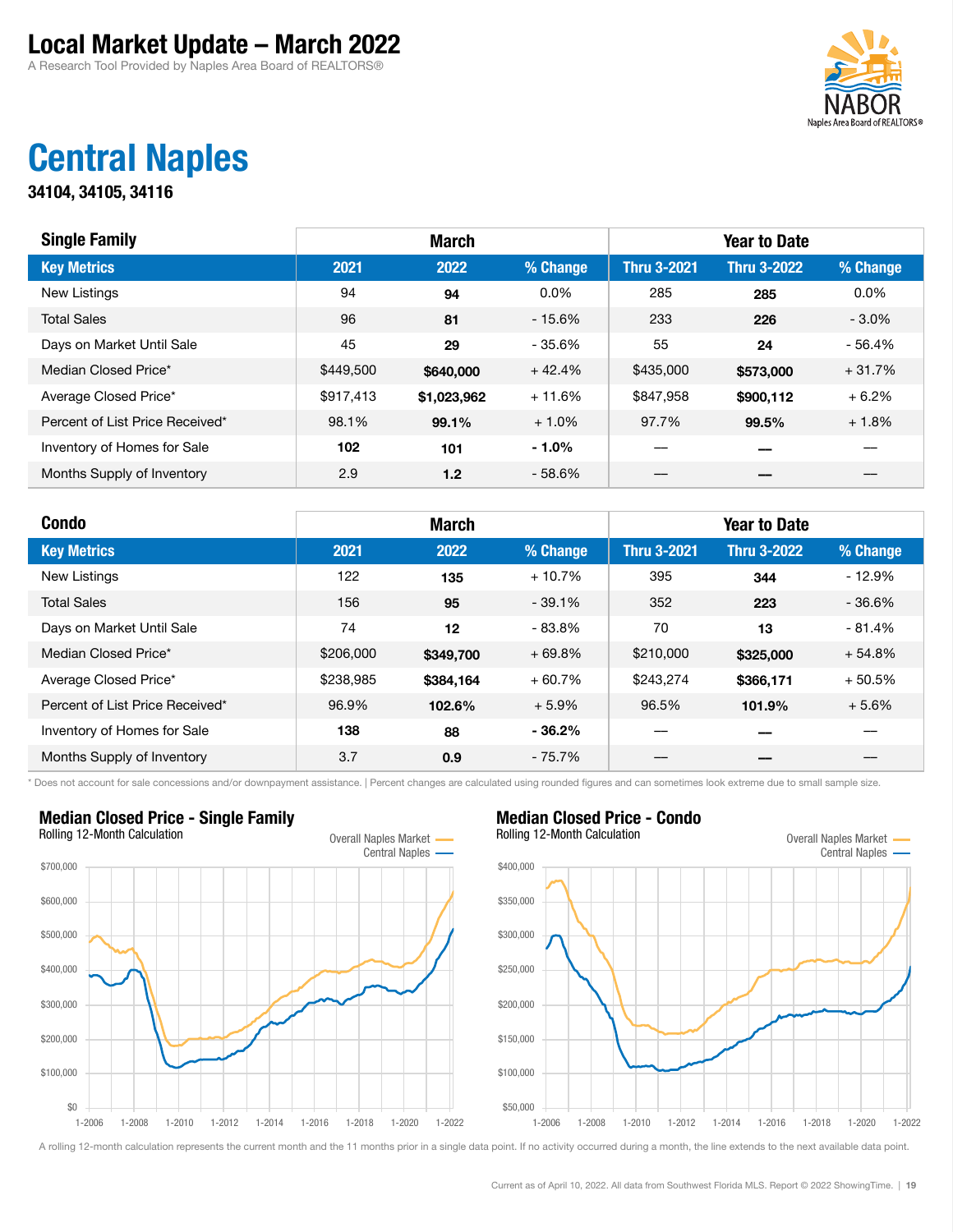A Research Tool Provided by Naples Area Board of REALTORS®



### South Naples

34112, 34113

| <b>Single Family</b>            | <b>March</b> |           |           | <b>Year to Date</b> |                    |          |  |
|---------------------------------|--------------|-----------|-----------|---------------------|--------------------|----------|--|
| <b>Key Metrics</b>              | 2021         | 2022      | % Change  | <b>Thru 3-2021</b>  | <b>Thru 3-2022</b> | % Change |  |
| <b>New Listings</b>             | 121          | 94        | $-22.3%$  | 324                 | 225                | $-30.6%$ |  |
| <b>Total Sales</b>              | 106          | 60        | $-43.4%$  | 253                 | 138                | $-45.5%$ |  |
| Days on Market Until Sale       | 74           | 29        | $-60.8\%$ | 76                  | 28                 | - 63.2%  |  |
| Median Closed Price*            | \$549,950    | \$557,500 | $+1.4%$   | \$504,000           | \$627,000          | $+24.4%$ |  |
| Average Closed Price*           | \$629,701    | \$833,738 | $+32.4%$  | \$637,860           | \$841,203          | $+31.9%$ |  |
| Percent of List Price Received* | 97.4%        | 99.8%     | $+2.5%$   | 97.1%               | 100.0%             | $+3.0%$  |  |
| Inventory of Homes for Sale     | 121          | 89        | $-26.4%$  |                     |                    |          |  |
| Months Supply of Inventory      | 3.6          | 1.3       | $-63.9%$  |                     |                    |          |  |

| <b>Condo</b>                    | <b>March</b> |           |           | <b>Year to Date</b> |                    |          |  |
|---------------------------------|--------------|-----------|-----------|---------------------|--------------------|----------|--|
| <b>Key Metrics</b>              | 2021         | 2022      | % Change  | <b>Thru 3-2021</b>  | <b>Thru 3-2022</b> | % Change |  |
| <b>New Listings</b>             | 176          | 179       | $+1.7%$   | 525                 | 432                | $-17.7%$ |  |
| <b>Total Sales</b>              | 215          | 113       | $-47.4%$  | 529                 | 280                | $-47.1%$ |  |
| Days on Market Until Sale       | 81           | 11        | $-86.4%$  | 81                  | 11                 | $-86.4%$ |  |
| Median Closed Price*            | \$250,000    | \$412,000 | $+64.8%$  | \$243,000           | \$370,000          | $+52.3%$ |  |
| Average Closed Price*           | \$258,764    | \$434,653 | $+68.0%$  | \$262,329           | \$408.799          | $+55.8%$ |  |
| Percent of List Price Received* | 97.0%        | 101.7%    | $+4.8%$   | 96.6%               | 101.5%             | $+5.1%$  |  |
| Inventory of Homes for Sale     | 167          | 112       | $-32.9%$  |                     |                    |          |  |
| Months Supply of Inventory      | 2.9          | 0.9       | $-69.0\%$ |                     |                    |          |  |

\* Does not account for sale concessions and/or downpayment assistance. | Percent changes are calculated using rounded figures and can sometimes look extreme due to small sample size.

### Median Closed Price - Single Family Rolling 12-Month Calculation **Calculation** Overall Naples Market -South Naples 1-2006 1-2008 1-2010 1-2012 1-2014 1-2016 1-2018 1-2020 1-2022 \$100,000 \$200,000 \$300,000 \$400,000 \$500,000 \$600,000 \$700,000

Median Closed Price - Condo Rolling 12-Month Calculation Calculation Coverall Naples Market -

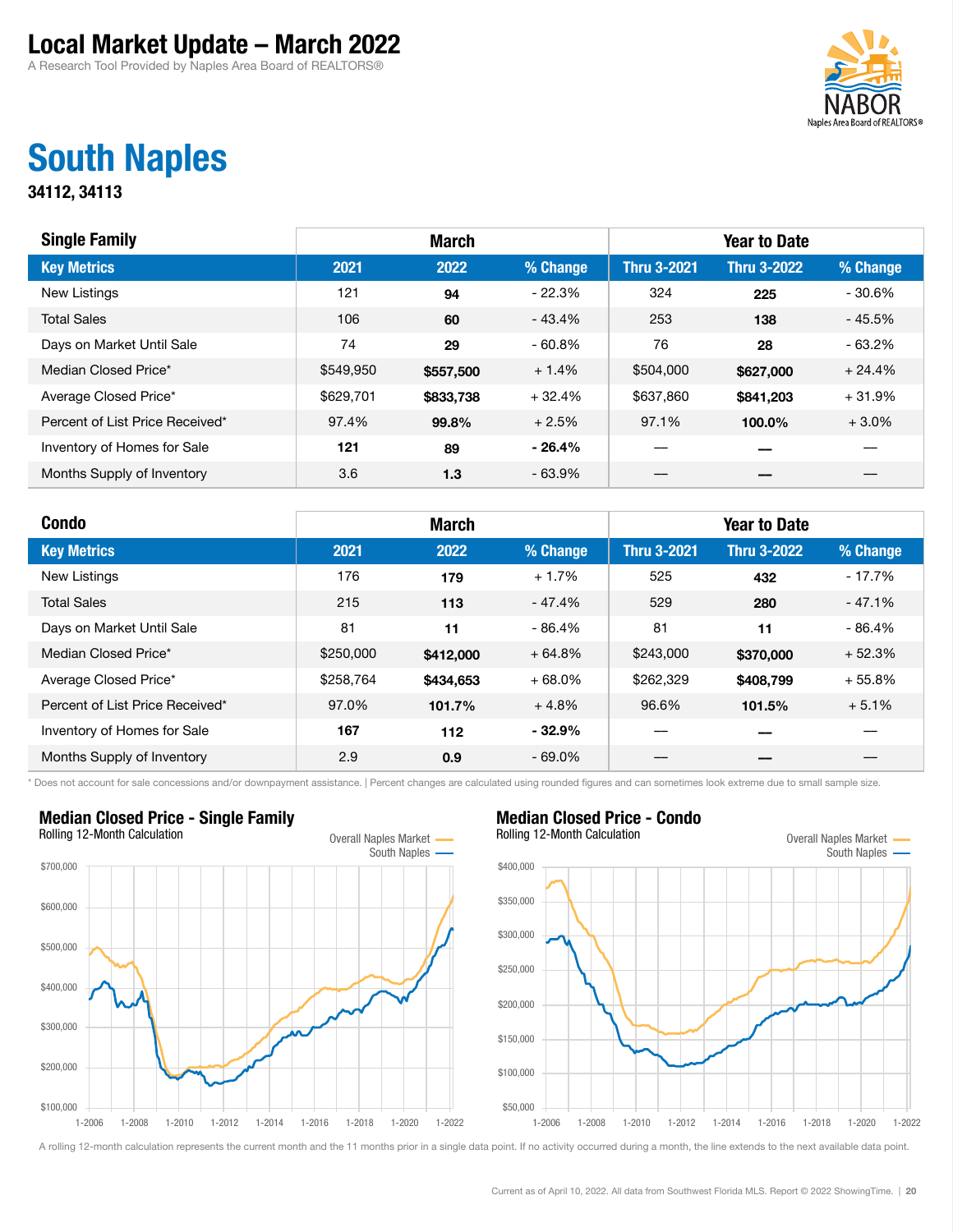A Research Tool Provided by Naples Area Board of REALTORS®



### East Naples

34114, 34117, 34120, 34137

| <b>Single Family</b>            | <b>March</b> |           |           | <b>Year to Date</b> |                    |          |  |
|---------------------------------|--------------|-----------|-----------|---------------------|--------------------|----------|--|
| <b>Key Metrics</b>              | 2021         | 2022      | % Change  | <b>Thru 3-2021</b>  | <b>Thru 3-2022</b> | % Change |  |
| New Listings                    | 210          | 272       | $+29.5%$  | 664                 | 711                | $+7.1%$  |  |
| <b>Total Sales</b>              | 281          | 205       | $-27.0\%$ | 618                 | 511                | $-17.3%$ |  |
| Days on Market Until Sale       | 49           | 30        | $-38.8\%$ | 52                  | 31                 | - 40.4%  |  |
| Median Closed Price*            | \$465,000    | \$575,000 | $+23.7%$  | \$455,000           | \$575,000          | $+26.4%$ |  |
| Average Closed Price*           | \$536,055    | \$750,859 | $+40.1%$  | \$518,144           | \$706,996          | $+36.4%$ |  |
| Percent of List Price Received* | 98.4%        | 99.6%     | $+1.2%$   | 98.0%               | 98.9%              | $+0.9\%$ |  |
| Inventory of Homes for Sale     | 246          | 293       | $+19.1%$  |                     |                    |          |  |
| Months Supply of Inventory      | 2.9          | 1.6       | $-44.8%$  |                     |                    |          |  |

| <b>Condo</b>                    | <b>March</b> |           |          | <b>Year to Date</b> |                    |           |  |
|---------------------------------|--------------|-----------|----------|---------------------|--------------------|-----------|--|
| <b>Key Metrics</b>              | 2021         | 2022      | % Change | <b>Thru 3-2021</b>  | <b>Thru 3-2022</b> | % Change  |  |
| <b>New Listings</b>             | 95           | 113       | $+18.9%$ | 289                 | 274                | $-5.2%$   |  |
| <b>Total Sales</b>              | 128          | 68        | $-46.9%$ | 290                 | 158                | $-45.5%$  |  |
| Days on Market Until Sale       | 51           | 13        | $-74.5%$ | 58                  | 18                 | $-69.0\%$ |  |
| Median Closed Price*            | \$321,500    | \$505,050 | $+57.1%$ | \$313,015           | \$447,500          | $+43.0%$  |  |
| Average Closed Price*           | \$313,562    | \$511,489 | $+63.1%$ | \$310,067           | \$488,315          | $+57.5%$  |  |
| Percent of List Price Received* | 97.8%        | 102.4%    | $+4.7%$  | 97.5%               | 101.2%             | $+3.8%$   |  |
| Inventory of Homes for Sale     | 104          | 64        | $-38.5%$ |                     |                    |           |  |
| Months Supply of Inventory      | 2.8          | 0.9       | $-67.9%$ |                     |                    |           |  |

\* Does not account for sale concessions and/or downpayment assistance. | Percent changes are calculated using rounded figures and can sometimes look extreme due to small sample size.

### Median Closed Price - Single Family Rolling 12-Month Calculation **Calculation** Overall Naples Market -East Naples 1-2006 1-2008 1-2010 1-2012 1-2014 1-2016 1-2018 1-2020 1-2022 \$0 \$100,000 \$200,000 \$300,000 \$400,000 \$500,000 \$600,000 \$700,000

Median Closed Price - Condo Rolling 12-Month Calculation Calculation Coverall Naples Market -